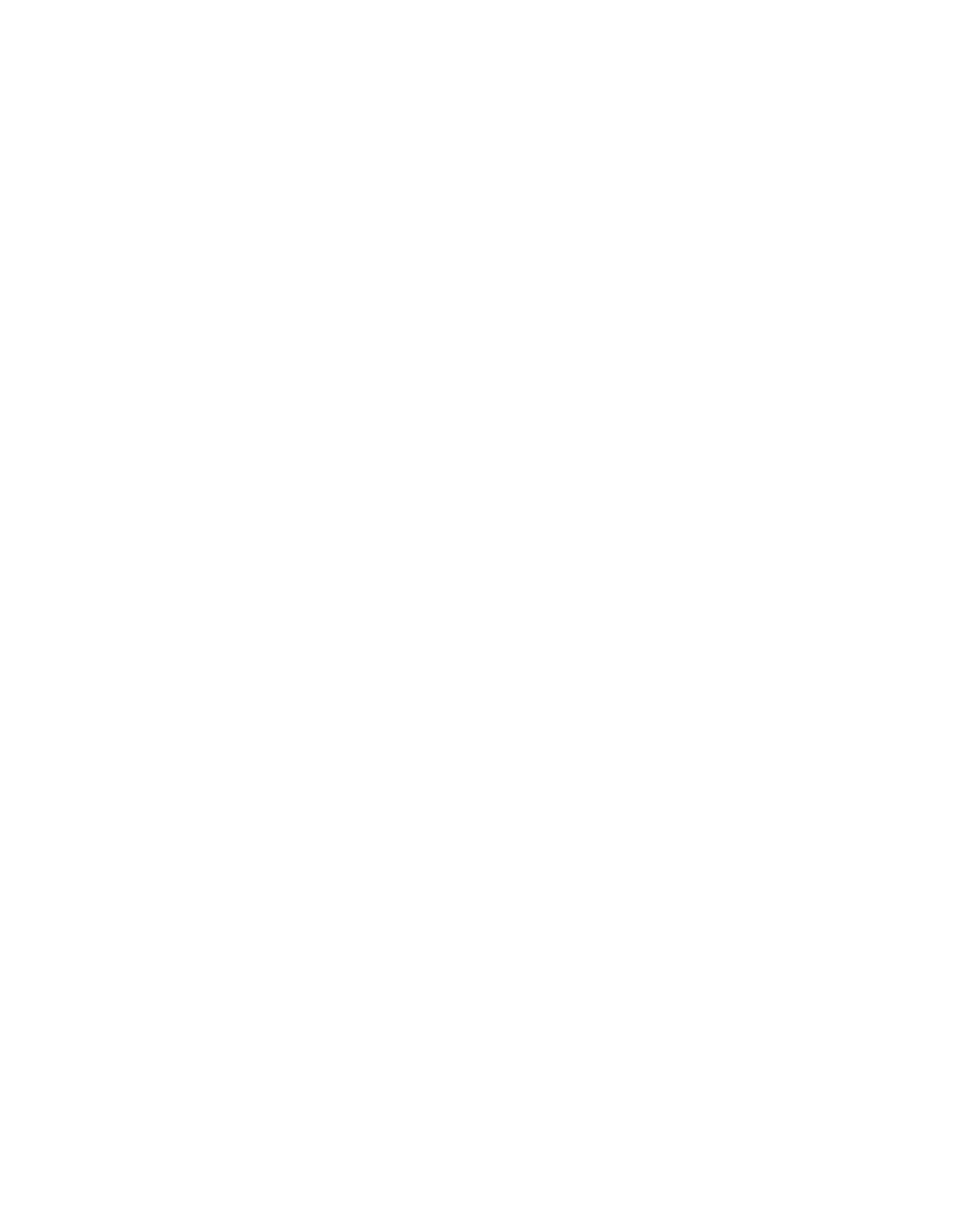# **ACCEPTED BY LENDERS NATION-WIDE**

Finding the right lending partners to accelerate your dealership's business can be a challenge. Wolters Kluwer Financial Services just made this easier with our directory of lenders nationwide who use and accept our compliant Bankers Systems® retail installment contracts to finance automobiles, boats, RVs and powersports vehicles.

- Quickly and easily find and contact lenders that accept the same compliant contracts that you use.
- Simplify and speed up your contract negotiation process with qualified lenders.
- Focus your efforts on providing your customers with what they need, instead of worrying about getting what you need.

With more than 60 years of proven expertise and solutions in the indirect lending market, Wolters Kluwer Financial Services can help connect you to the right lending partners to help grow your dealership.

This directory makes it simple for dealers to know which lenders utilize Bankers Systems® contracts, which are guaranteed compliant. Wolters Kluwer Financial Services is the only provider that offers this guarantee – ensuring your lenders use the same compliant contracts as you.

The first part of the directory is dedicated to the auto market. The lenders are listed with National lenders first, followed by State lenders. Lenders in the recreational lending market (RV, Marine, Motorcycle, and Powersports) are located after the automobile lenders.

*Please note:* this list of lenders are those that have verified acceptance and/or opted into our directory; it is not a complete list of every lender that accepts our contracts.

We are growing our lender acceptance every day. Please contact us if you don't see your lender listed in the directory.

For more information, visit www.WoltersKluwerFS.com/Lender-Acceptance

Hasan Hindi *Indirect Lending Content Product Manager* Wolters Kluwer Financial Services Hasan.Hindi@WoltersKluwer.com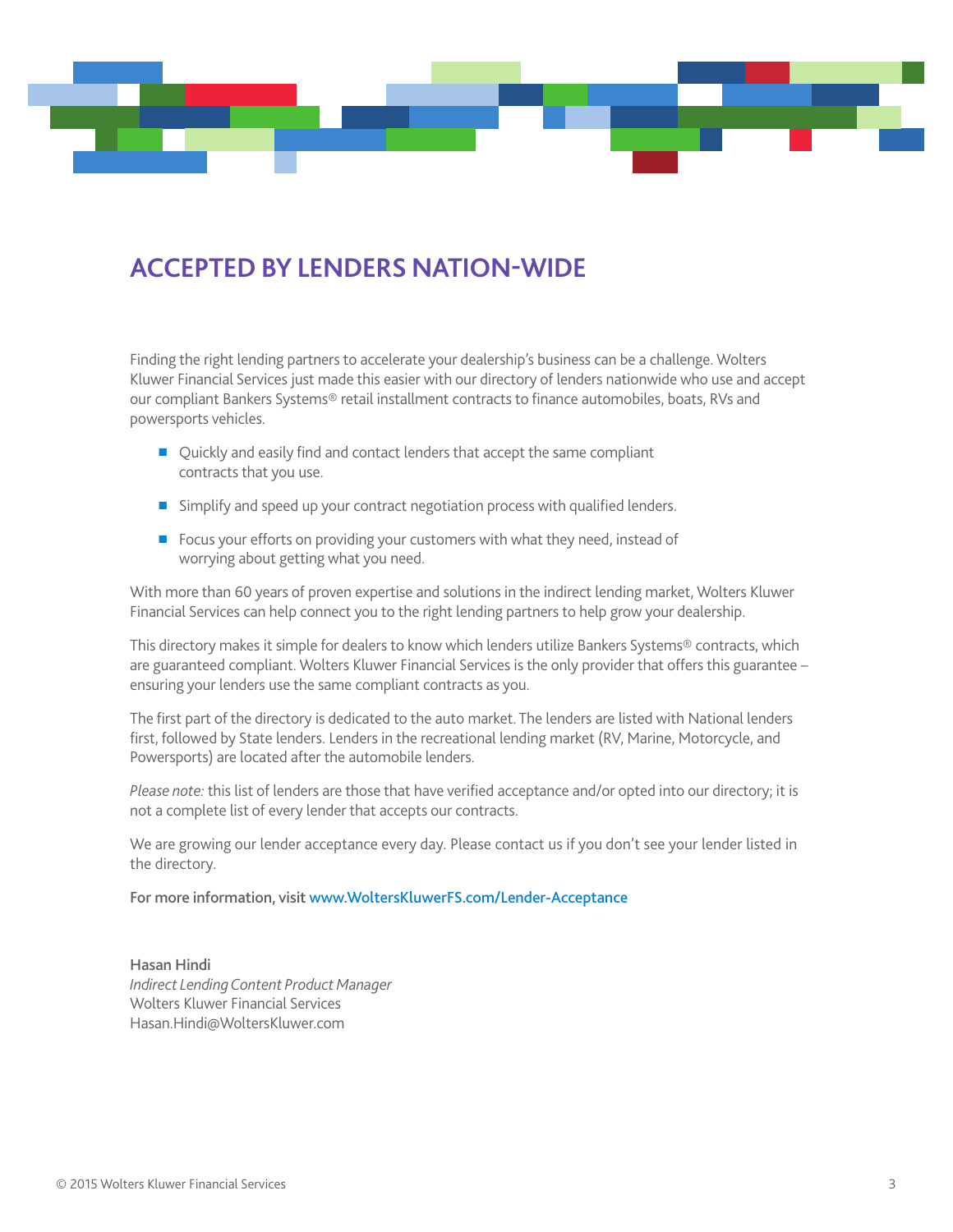# **NATIONAL LENDERS**

Access Capital 1058 Delaware Stree Denver, CO 80204

AFS Acceptance PO Box 189007 Plantation, FL 33318

Alphera PO Box 3608 Dublin, OH 43016

American Credit Acceptance PO Box 1899 Spartanburg, SC 29304

American General Auto Finance 1305 S Major Dr Ste A Beaumont, TX 77707

AmeriCredit 801 Cherry St Fort Worth, TX 76102

Auto Finance Now 5486 Old Dixie Hwy Forest Park, GA 30297

Automobile Acceptance Corp PO Box 961926 Riverdale, GA 30296

Automotive Credit Corp 26250 Northwestern HWY Southfield, MI 48076

Balboa Thrift and Loan Association PO Box 1147 Chula Vista, CA 91912

Banco Santander International PO Box 961245 Fort Worth, TX 76161

Bank of America 100 N Tryon St Charlotte, NC 28255

Bank of the West 1450 Treat Blvd Walnut Creek, CA 94597

Banterra Bank PO Box 291 Eldorado, IL 62930

BB&T Corporation PO Box 580048 Charlotte, NC 28258

Boulevard Bank 9800 Manchester RD St Louis, MO 63119

Capital One Auto Finance PO Box 60511 City of Industry, CA 91716

Citizens Bank, NA 328 S Saginaw St Flint, MI 58502

Citizens State Bank 120 D South Memorial Dr New Castle, IN 47362

Consumer Portfolio Services, Inc 19500 Jamboree Rd Irvine, CA 92612

Credit Union Acceptance Company 9601 Jones Rd Ste 108 Houston, TX 77065

Crescent Bank & Trust 1100 Pydras St Ste 100 New Orleans, LA 70163

Dillard's Federal Credit Union PO Box 3335 Little Rock, AR 72203

E-Net Financial Services 534 Woodridge Dr Port Ludlow, WA 98365

Exeter Finance Corp 222 W Las Colinas Blvd Ste 1800 Irving, TX 75039

FAA Credit Union PO Box 26406 Oklahoma City, OK 73126

First Investors Financial Services 675 Bering Ste 710 Houston, TX 77057

Gateway One Lending & Finance 3818 E Coronado St Ste 100 Anaheim, CA 92807

Great Southern Bank 218 Glenstone Ave Springfield, MO 65802

Guardian Finance Co 2479 Hillard Rome RD Hilliard, OH 43026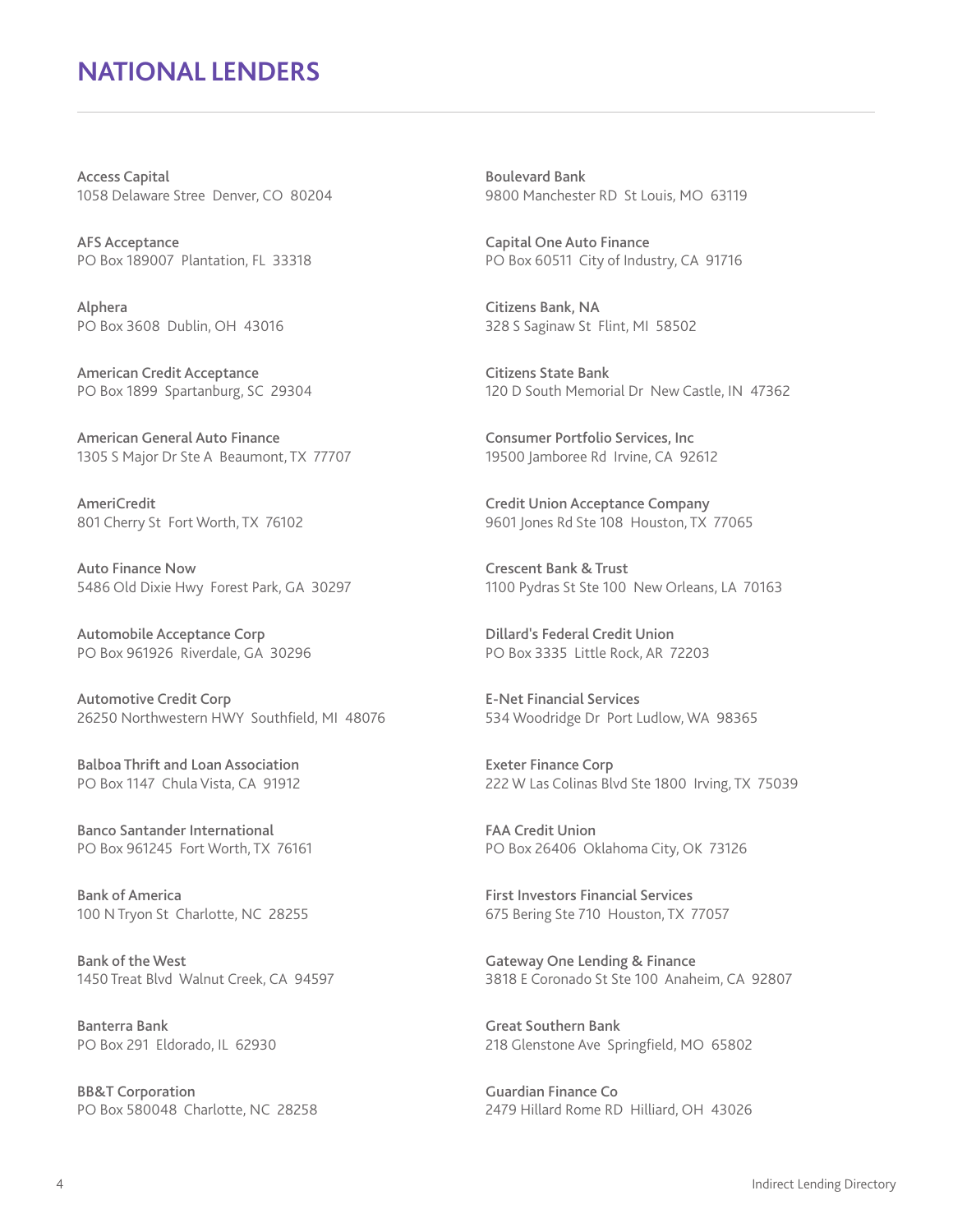# **NATIONAL LENDERS**

Hancock Bank of Louisiana 2600 Citiplace Dr STE 125 Baton Rouge, LA 70808

Harris National Association 3800 Golf Rd Ste 300 Rolling Meadows, IL 60008

JJ Best Banc 60 North Water St New Bedford, MA 2740

Leaders Financial PO Box 5553 Craford, NJ 7066

Lobel Financial PO Box 3000 Anaheim, CA 92803

MB Financial Bank, National Association 801 W Madison St Chicago, IL 60607

M&T Bank One M&T Plaza 15th FL Buffalo, NY 14203

Marine One Acceptance Corp 5000 Quoorum Dr Ste 200 Dallas, TX 75254

Medallion Bank 1100 East 6600 South, Ste 510 Salt Lake City, UT 84121

Merrick Bank 10705 S Jordan Gateway, STE 200 South Jordan, UT 84095

Mitsubishi Motor Credit PO Box 9940 Mobile, AL 36691

National Auto Acceptance 2600 Belle Chasse Hwy #206 Gretna, LA 70056

Nationwide Acceptance Corp 3435 North Cicero Ave Chicago, IL 60641

Nicholas Financial Inc 2454 McMullen Booth Rd Bld C Clearwater, FL 33759

Peritus Portfolio Services 545 Nolen Drive Suite 300 Southlake, TX 76092 Preferred Funding LLC PO Box 586 Middletown, DE 19709

Regional Acceptance PO Box 6000 Winterville, NC 28590

Regions Bank PO Box 10247 Birmingham, AL 35202

SAFCO 6700 N Andrews Ave Ste 500 Fort Lauderdale, FL 33309

Santander/ Drive PO Box 961245 Fort Worth, TX 76161

Security Auto Loans 4900 Highway 169 STE 205 New Hope, MN 55428

Southern Auto Finance 1201 W Cypress Creek Rd Ste 200 Fort Lauderdale, FL 33309

Sparta Commercial Services 462 Seventh Ave, 20th FL New York, NY 10018

Suntrust Bank PO Box 4418 Atlanta, GA 30302

The Credit Union Loan Source 1669 Phoenix Parkway STE 110 College Park, GA 30349

Tidewater Motor Credit 6520 Indian River Rd Virginia Beach, VA 23464

UACC 18191 Von Karman Ave Ste 300 Irvine, CA 92612

Westlake Financial Services PO Box 54807 Los Angeles, CA 90054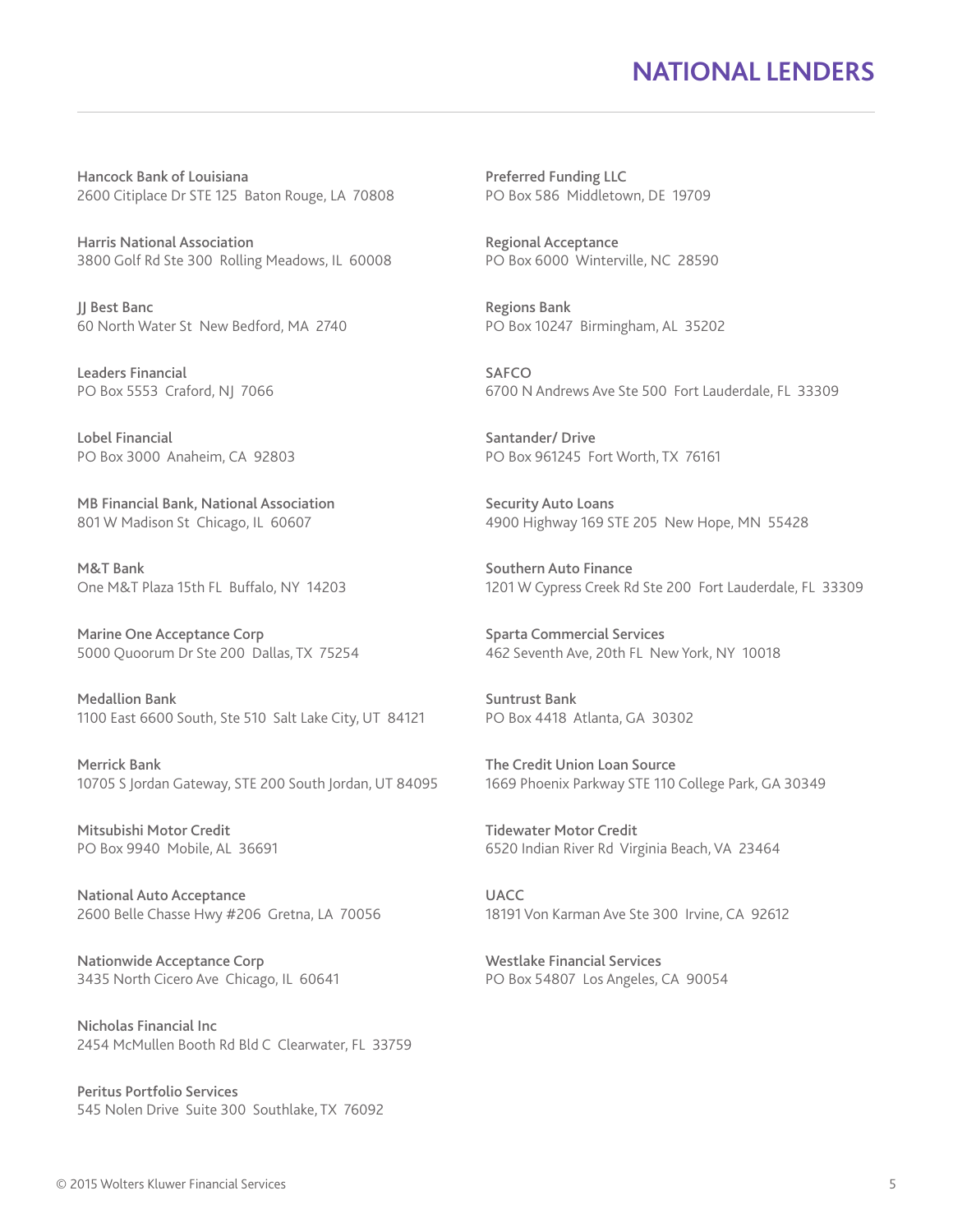### Alabama

Alabama Central Credit Union PO Box 2327 Birmingham, AL 35201

Alabama Telco Credit Union PO Box 360287 Birmingham, AL 35236

Americas First Federal Credit Union PO Box 11349 Birmingham, AL 35202

AOD Federal Credit Union PO Box 608 Bynum, AL 36253

Bank of Brewton PO Box 348 Brewton, AL 36426

First National Bank and Trust PO Box 27 Atmore, AL 36504

First Southern State Bank PO Box 548 Stevenson, AL 35772

Five Star Credit Union PO Box 2028 Dothan, AL 36302

Fort McCellan Credit Union PO Box 5250 Fort McClellan, AL 36205

Guardian Credit Union PO Box 3199 Montgomery, AL 36109

Legacy Community Federal 1400 S 20th St Birmingham, AL 35205

Listerhill Credit Union PO Box 566 Sheffield, AL 35660

Mutual Savings Credit Union 2040 Valleydale Rd Birmingham, AL 35244 Opp-Micolas Credit Union 901 Douglas Ave Opp, AL 36467

The Hometown Bank of Alabama PO Box 397 Oneonta, AL 35121

#### Arkansas

Commercial Bank & Trust Company PO Box 150 Monticello, AR 71655

Farmers Bank & Trust PO Box 688 Blytheville, AR 72316

First National Bank PO Box 700 Paragould, AR 72450

First Security Bancorp 314 N Spring St Searcy, AR 72143

First Security Bank PO Box 1009 Searcy, AR 72145

Fordyce Bank & Trust Co 200 WEST 4TH ST Fordyce, AR 71742

Simmons First National Bank PO Box 7009 Pine Bluff, AR 71601

Southern Bancorp Bank PO Box 248 Arkadelphia, AR 71923

The Capital Bank PO Box 8210 Little Rock, AR 72221

#### Arizona

Credit Union West PO Box 7600 Glendale, AZ 85312

First International Bank & Trust PO Box 607 Watford City, AZ 58854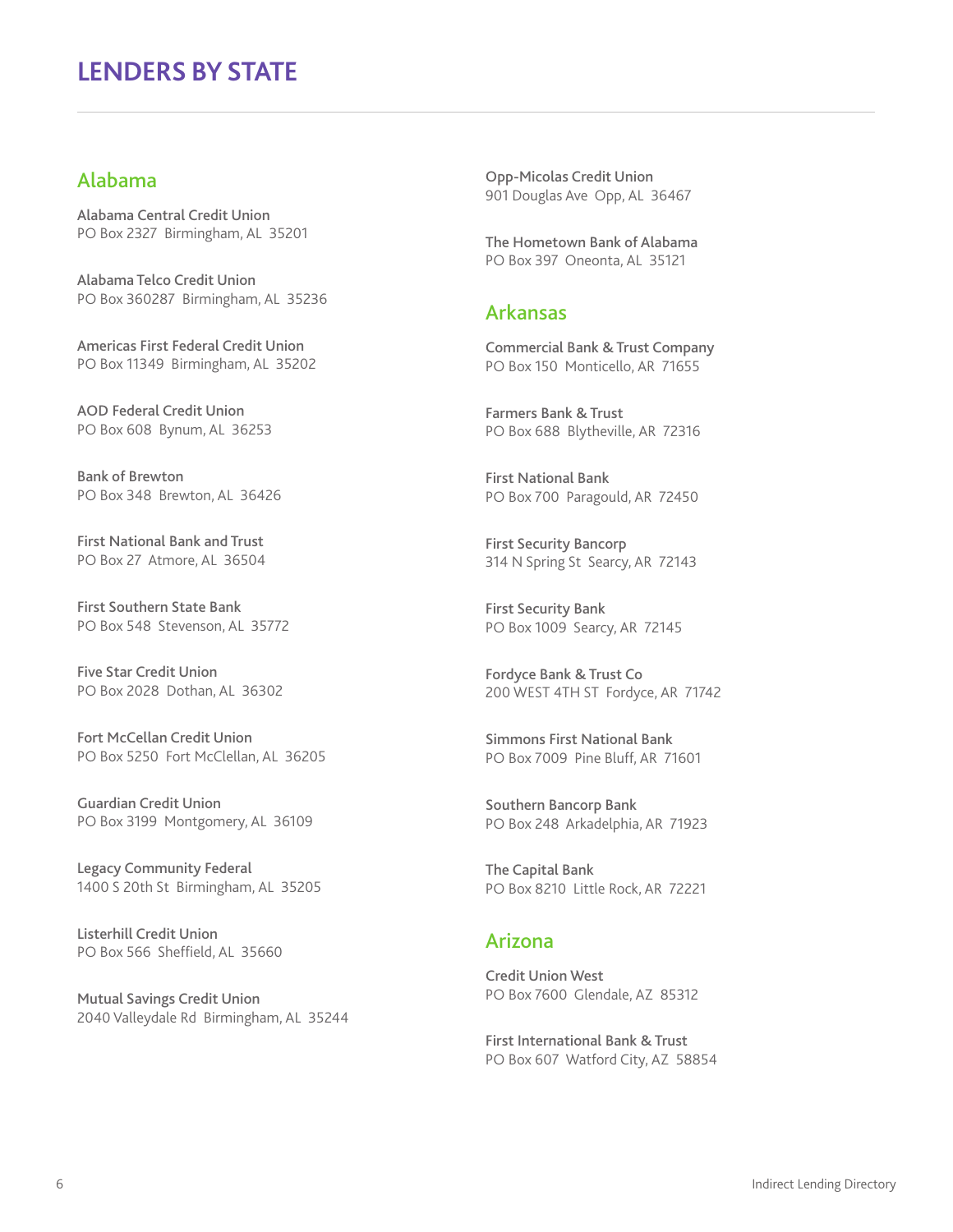### California

American Eagle Credit Union 16054 Roscoe Blvd Van Nuys, CA 91406

Coast Central Credit Union 2650 Harrison Ave Eureka, CA 95501

Kinecta Federal Credit Union PO Box 10003 Manhattan Beach, CA 90266

Sacramento Credit Union 800 H St Sacramento, CA 95814

### Colorado

American Eagle Credit Union 1520 East Mulberry Fort Collins, CO 80524 Fort Morgan State Bank PO Box 1040 Fort Morgan, CO 80701

Grand Valley Bank PO Box 848 Grand Junction, CO 81502

### **Connecticut**

Connex Credit Union PO Box 477 North Haven, CT 06473

Mutual Security Credit Union PO Box 2489 Shelton, CT 6484

### Delaware

Delaware Federal Credit Union 270 Beiser Blvd Dover, DE 19904

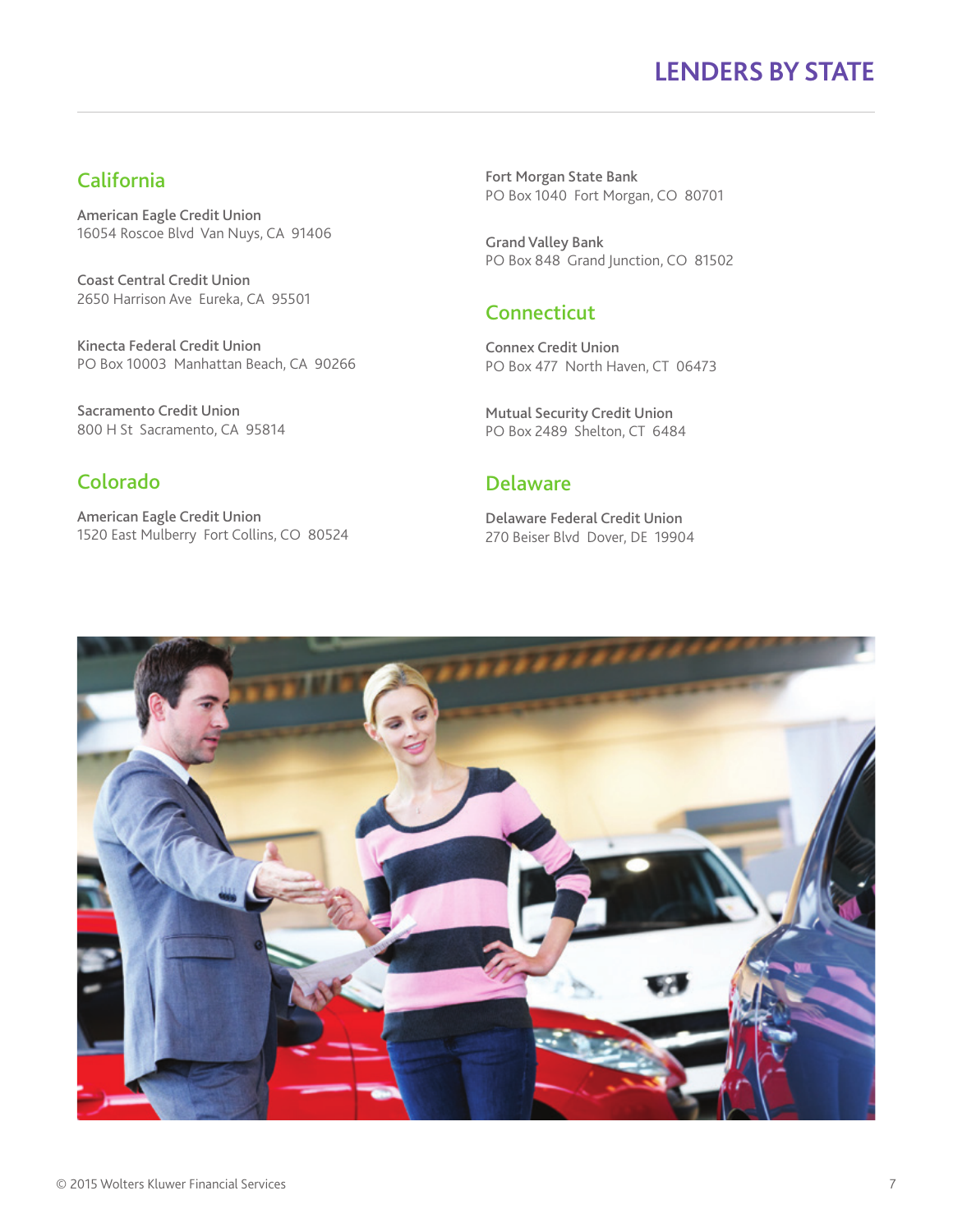Preferred Funding LLC PO Box 586 Middletown, DE 19709

Sussex County Federal Credit Union PO Box 1800 Seaford, DE 19973

The First National Bank of Wyoming PO Box 279 Camden Wyoming, DE 19934

### Florida

American Eagle Credit Union 155 Busch Dr Jacksonville, FL 32218

Capital City Bank PO Box 900 Tallahassee, FL 32302

Nicholas Financial Inc 2454 McMullen Booth Rd Bld C Clearwater, FL 33759

Professional Bank 1567 San Remo Ave Coral Gables, FL 33146

Trac Lending LLC 4839 Carrington Circle Sarasota, FL 34243

### Georgia

American Eagle Credit Union 100 Busch Dr Cartersville, GA 30121

Associated Credit Union 6789 Peachtree Industrial Blvd Atlanta, GA 30360

Augusta Metro Federal Credit Union PO Box 213089 Augusta, GA 30917

Georgia Trust Bank PO Box 604 Buford, GA 30515

Midsouth Community Federal Credit Union 4810 Mercer University Dr Macon, GA 31210

Southeastern Banking Corporation PO Box 455 Darien, GA 31305

The Citizens State Bank PO Box 277 Reynolds, GA 31076

The Credit Union Loan Source 1669 Phoenix Parkway Ste 110 College Park, GA 30349

TIC Federal Credit Union PO Box 9818 Columbus, GA 31908

#### Iowa

Advantage Credit Union PO Box 822 Newton, IA 50208

American National Bank 333 W Broadway Council Bluffs, IA 51503

American State Bank PO Box 463 Osceola, IA 50213

Arbor Bank PO Box 68 Oakland, IA 51560

First Security State Bank PO Box 3008 Evansdale, IA 50707

Freedom Bank PO Box 130 Postville, IA 52162

People's State Bank PO Box 638 Albia, IA 52531

The Citizens First National Bank PO Box 1227 Storm Lake, IA 50588

The First National Bank of West Union PO Box 233 West Union, IA 52175

The Garnavillo Savings Bank PO Box 100 Garnavillo, IA 52049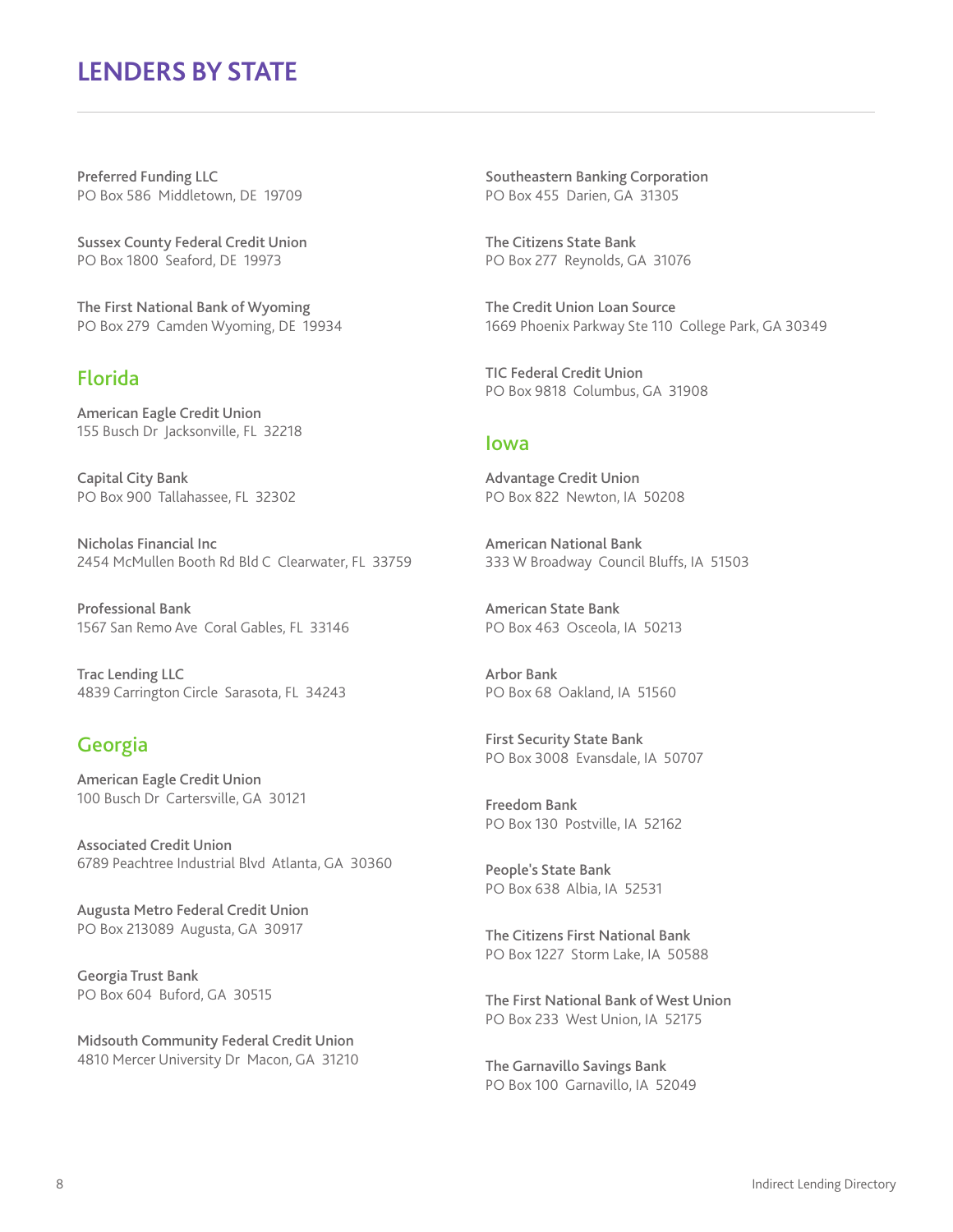United Community Bank PO Box 167 Milford, IA 51351

Veridian Credit Union PO Box 6000 Waterloo, IA 50704

### Idaho

Idaho Central Credit Union PO Box 2469 Pocatello, ID 83206

Sterling Savings Bank 609 S Washington St Moscow, ID 83843

### Illinois

1st MidAmerica Credit Union PO Box 210 Bethalto, IL 62010

Ambraw Federal Credit Union 2300 W Lexington Ave Lawrenceville, IL 62439

Athens State Bank PO Box 319 Athens, IL 62613

Bank of Gibson City PO Box 311 Gibson City, IL 60936

Bank of Quincy PO Box 1132 Quincy, IL 62306

Bank of Yates City PO Box 246 Yates City, IL 61572

Catholic & Community Credit Union 6100 W Main St Belleville, IL 62223

Cissna Park State Bank PO Box 36 Cissna Park, IL 60924

Citizens National Bank PO Box 1279 Macomb, IL 61455 First Bank & Trust, SB PO Box 880 Paris, IL 61944

First Bankers Trust Company, PO Box 3566 Quincy, IL 62305

First National Bank PO Box 130 Moline, IL 61265

First Robinson Savings Bank PO Box 8598 Robinson, IL 62454

First State Bank PO Box 50 Mendota, IL 61342

First State Bank of Illinois PO Box 507 La Harpe, IL 61450

Flora Bank and Trust 1010 W North Ave Flora, IL 62839

Hickory Point Bank and Trust, FSB PO Box 2548 Decatur, IL 62525

IH Mississippi Valley Credit Union PO Box 1010 Moline, IL 61265

Iroquois Federal Savings & Loan 619 North Gilbert St Danville, IL 61832

Land of Lincoln Credit Union 3130 E Mound Rd Decatur, IL 62526

Marion County Savings Bank PO Box 98 Salem, IL 62881

MB Financial Bank, National Association 6111 N River Rd Rosemont, IL 60018

Mercantile Bank PO Box 3455 Quincy, IL 62305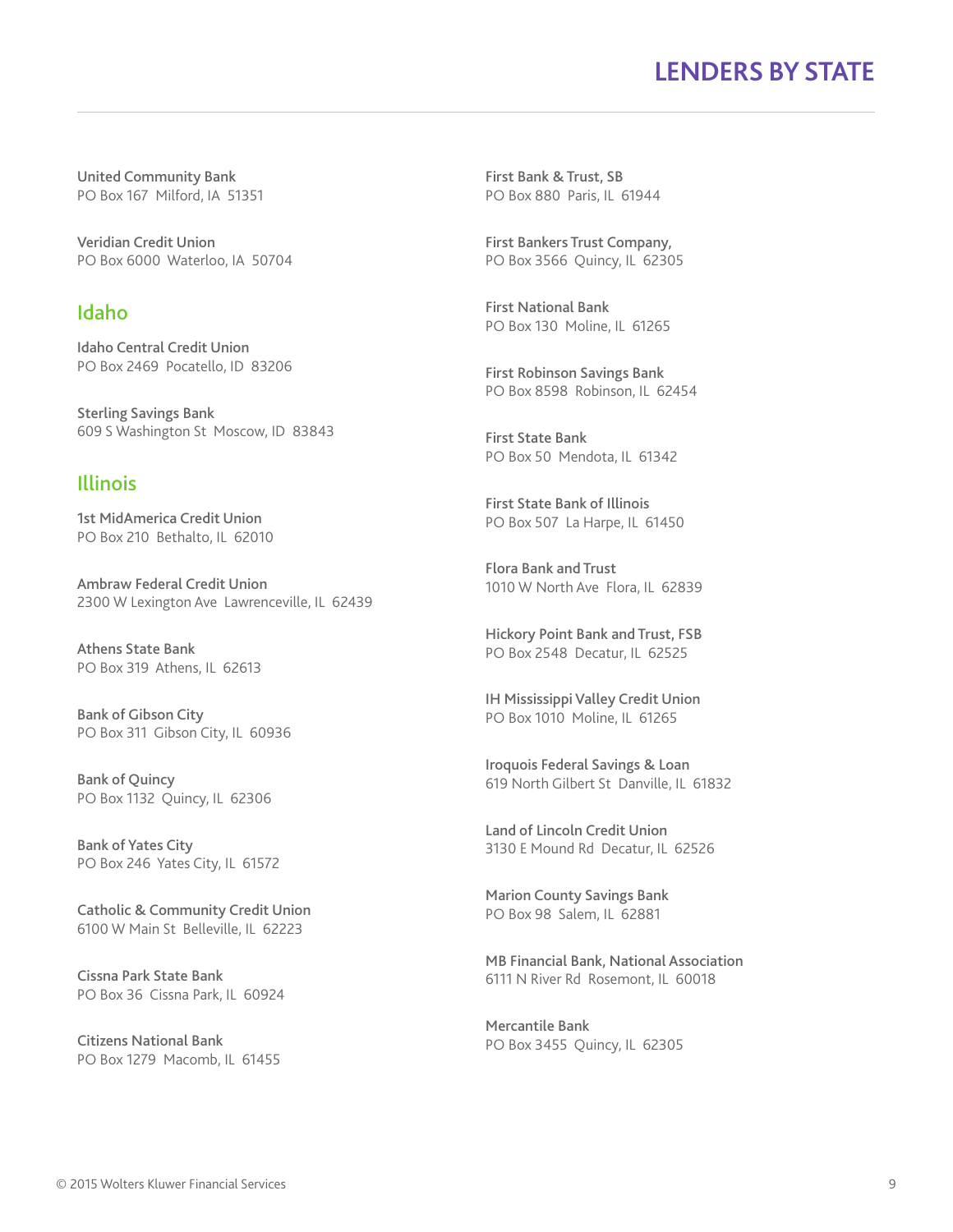Midland States Bank PO Box 100 Waterloo, IL 62298

Peoples National Bank of Kewanee 207 N Tremont St Kewanee, IL 61443

Prairie National Bank PO Box 68 Stewardson, IL 62463

Shell Community Federal Credit Union 101 Lakin Blvd Wood River, IL 62095

South Central Bank, NA 525 W Roosevelt Rd Chicago, IL 60607

State Bank of Toulon PO Box 609 Toulon, IL 61483

State Street Bank and Trust 4820 Broadway St Quincy, IL 62305

Streator Onized Credit Union 912 North Shabbona St Streator, IL 61364

The American National Bank PO Box 824 De Kalb, IL 60115

The Bank of Marion PO Box 580 Marion, IL 62959

The Fairfield National Bank PO Box 429 Fairfield, IL 62837

The First National Bank of Carmi PO Box 70 Carmi, IL 62821

The First National Bank of Raymond PO Box 350 Virden, IL 62690

The Village Bank PO Box 325 Saint Libory, IL 62282

Vantage Credit Union 217 E Ferguson Ave Wood River, IL 62095

#### Indiana

Advance Financial Federal Credit Union 4035 Alder St East Chicago, IN 46312

Afena Federal Credit Union 424 N Bradner Ave Marion, IN 46952

Ameriana Bank, SB PO Box H New Castle, IN 47362

Ball State Federal Credit Union 2900 North Oakwood Ave Muncie, IN 47304

Centra Credit Union PO Box 789 Columbus, IN 47202

Charles Street Community Federal Credit Union 508 E Charles St Marion, IN 46952

Citba Financial Corporation 33 North Indiana St Mooresville, IN 46158

Citizens Bank PO Box 789 Mooresville, IN 46158

Citizens State Bank of New Castle 120-D S Memorial Dr New Castle, IN 47362

CommunityWide Federal Credit Union 1555 W Western Ave South Bend, IN 46619

Crane Federal Credit Union 300 Hwy 361 Bldg 1817 Crane, IN 47522

Crossroads Bank PO Box 259 Wabash, IN 46992

Diamond Valley 840 Diamond Ave Evansville, IN 47711

Evansville Federal Credit Union PO Box 651 Evansville, IN 47704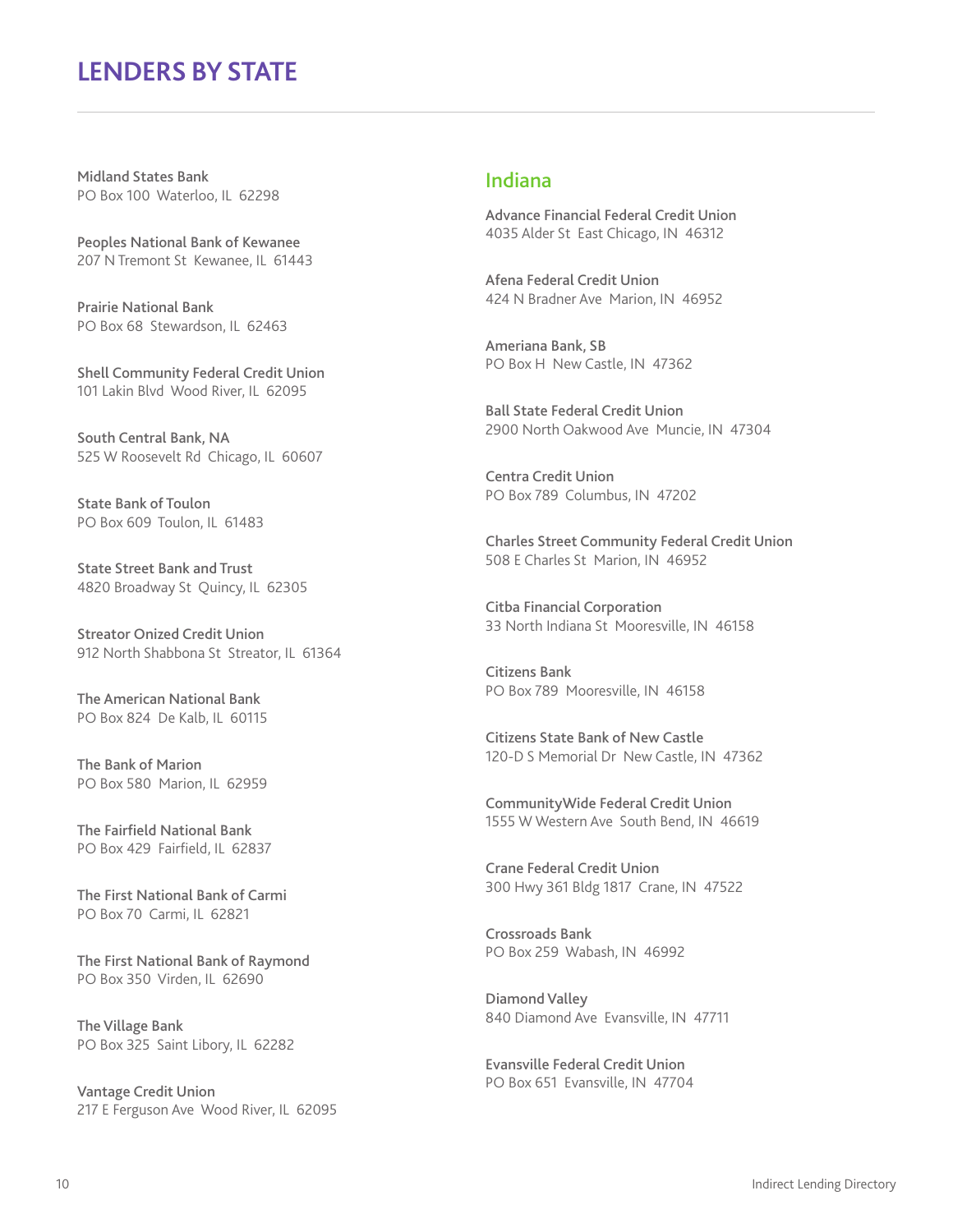Evansville Teachers Federal Credit Union PO Box 5129 Evansville, IN 47716

Farmers State Bank 220 S Detroit St LaGrange, IN 46761

Finance Center Federal Credit Union PO Box 26501 Indianapolis, IN 46226

Financial Builders Federal Credit Union PO Box 2828 Kokomo, IN 46902

First Federal Savings Bank PO Box 70 Huntington, IN 46750

First Federal Savings Bank PO Box 1111 Evansville, IN 47706

First Federal Savings Bank PO Box 70 Huntington, IN 46750

First Financial Bank, NA PO Box 2122 Terre Haute, IN 47802

First Merchants Bank PO Box 792 Muncie, IN 47308

First Savings Bank, F.S.B. PO Box 505 Corydon, IN 47112

First Trust Credit Union PO Box 2116 Michigan City, IN 46360

Fort Financial Credit Union 3102 Spring Street Fort Wayne, IN 46808

Forum Credit Union PO Box 50738 Indianapolis, IN 46250

Freedom Bank PO Box 177 Huntingburg, IN 47542

Heritage Federal Credit Union PO Box 189 Newburgh, IN 47629 Hoosier Hills Credit Union 630 Lincoln Ave Bedford, IN 47421

Horizon Bank, National Association PO Box 800 Michigan City, IN 46360

Independent Federal Credit Union PO Box 3117 Anderson, IN 46018

Indiana State University 444 N 3rd St Terre Haute, IN 47807

Indiana University Credit Union PO Box 368 Bloomington, IN 47402

Industrial Federal Credit Union 1115 Sagamore Pkwy S Lafayette, IN 47905

Inova Federal Credit Union PO Box 1148 Elkhart, IN 46515

Lake City Bank PO Box 1387 Warsaw, IN 46581

LaPorte Community Federal Credit Union 1304 Jefferson Ave La Porte, IN 46350

MainSource Bank PO Box 87 Greensburg, IN 47240

Midwest America Federal Credit Union 1104 Medical Park Dr Fort Wayne, IN 46825

NorthPark Community Credit Union 5965 W Technology Center Drive Indianapolis, IN 46278

Old National Bank 1 Main St Evansville, IN 47708

STAR Financial Group, Inc PO Box 11409 Fort Wayne, IN 46858

State Bank of Burnettsville PO Box 67 Burnettsville, IN 47926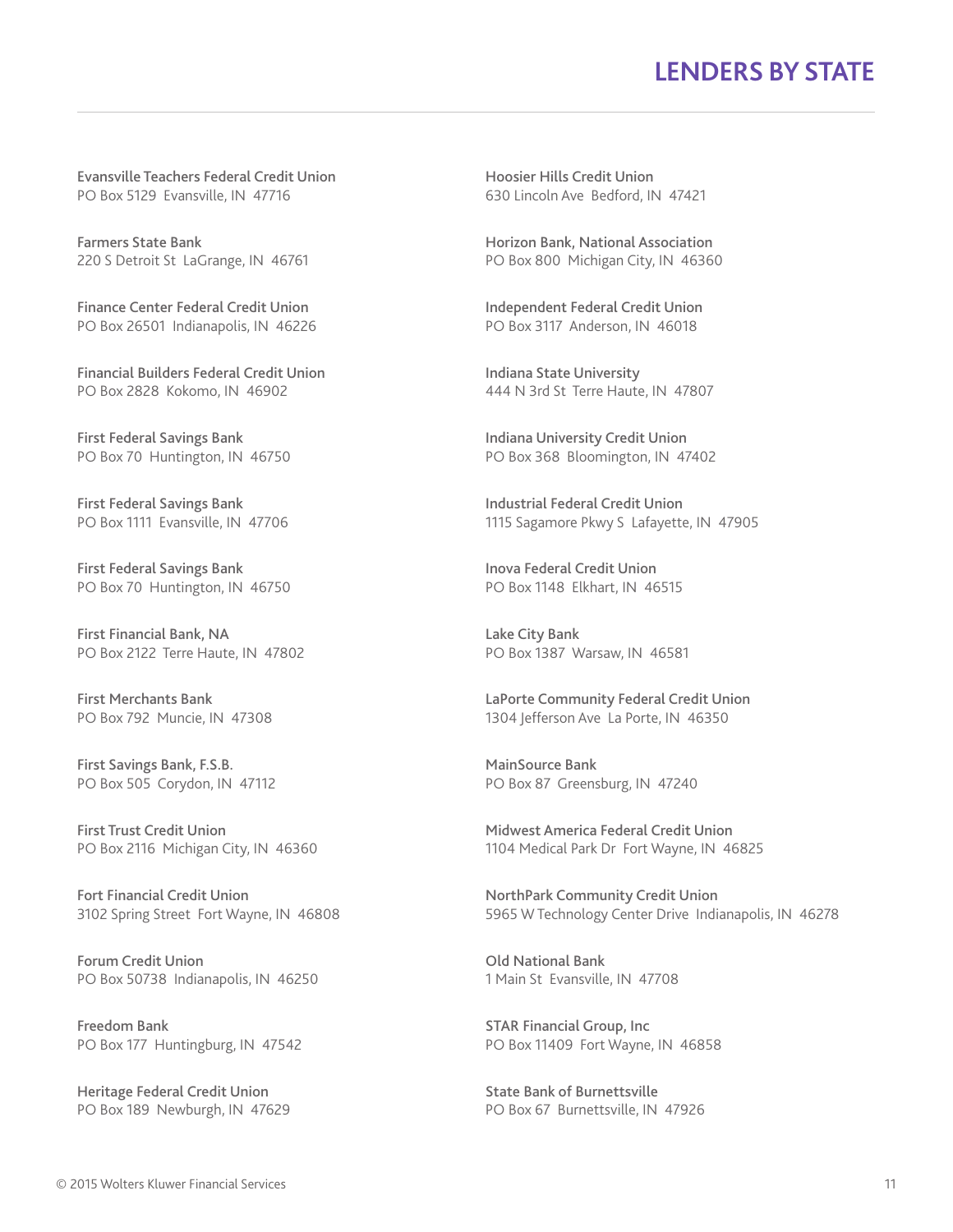Sterling United 1330 W Franklin St Evansville, IN 47710

Teachers Credit Union PO Box 1395 South Bend, IN 46624

The Campbell & Fetter Bank PO Box 231 Kendallville, IN 46755

The Farmers Bank PO Box 129 Frankfort, IN 46041

The Farmers State Bank PO Box 159 Brookston, IN 47923

The New Washington State Bank 1083 Market St Charlestown, IN 47111

The Riddell National Bank PO Box 340 Brazil, IN 47834

Three Rivers Federal Credit Union PO Box 2573 Fort Wayne, IN 46801

Town Financial Corporation PO Box 629 Hartford City, IN 47348

Union Savings and Loan Association PO Box 366 Connersville, IN 47331

Via Credit Union 4505 S Adams St Marion, IN 46953

Vigo County Federal Credit Union 128 S 8th St Terre Haute, IN 47807

West End Savings Bank PO Box 190 Richmond, IN 47374

#### Kansas

Cessna Employees Credit Union PO Box 7704 Wichita, KS 67277

Community Bancorp, Inc. 14 N Lincoln Ave Chanute, KS 66720

First National Bank & Trust Co PO Box 109 Leavenworth, KS 66048

Golden Plains Credit Union PO Box 459 Garden City, KS 67846

Meritrust Credit Union PO Box 789757 Wichita, KS 67278

TECU Credit Union 6300 W 21st St N Wichita, KS 67205

The Citizens State Bank PO Box 388 Marysville, KS 66508

The Exchange National Bank and Trust PO Box 189 Atchison, KS 66002

The Famers State Bank of Bucklin PO Box 187 Bucklin, KS 67834

### Kentucky

1st Trust Bank 24 Commerce Dr Hazard, KY 41701

Central Bank & Trust Co. PO Box 1360 Lexington, KY 40507

Community Financial Services Bank PO Box 467 Benton, KY 42025

Community Trust Bancorp, Inc. PO Box 2947 Pikeville, KY 41501

First Federal Savings Bank PO Box 5006 Elizabethtown, KY 42702

First Kentucky Bank, Inc. PO Box 367 Mayfield, KY 42066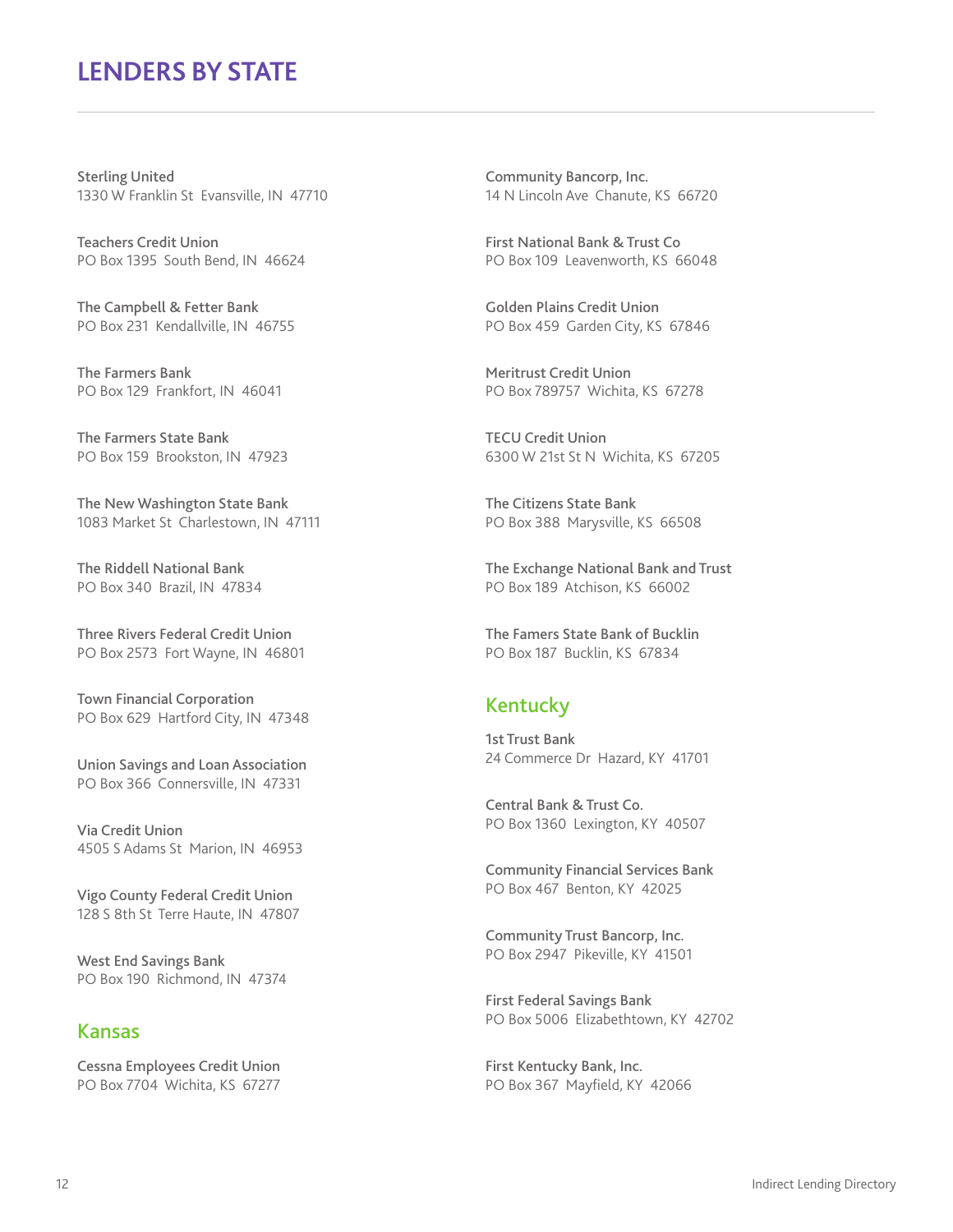Forcht Bank, National Association PO Box 1158 Campbellsville, KY 42718

Hancock Bank & Trust Company PO Box 129 Hawesville, KY 42348

Jackson County Bank PO Box 485 Mc Kee, KY 40447

Kentucky Employees Credit Union 100 MOORE DR Frankfort, KY 40601

Members Heritage Federal 440 Park Place Lexington, KY 40511

Park Community Federal Credit Union 6101 Fern Valley Rd Louisville, KY 40228

Republic Bank & Trust Company 661 S Hurstbourne Pkwy #100 Louisville, KY 40222

University of Kentucky Federal 2557 Sir Barton Way Lexington, KY 40509

Whitaker Bank PO Box 10 Stanton, KY 40380

#### Louisiana

ASI Federal Credit Union 5508 Citrus Blvd Harahan, LA 70123

Coastal Commerce Bank PO Box 4177 Houma, LA 70361

Dow Louisiana Federal Credit Union PO Box 738 Plaquemine, LA 70765

Hancock Bank of Louisiana 2600 Citiplace Dr Ste 125 Baton Rouge, LA 70808

Jefferson Financial Credit Union 7701 Airline Dr 3rd Fl Metairie, LA 70003

Pelican State Credit Union 11585 Lake Sherwood Ave N Baton Rouge, LA 70816

Progressive National Bank of DeSoto Parish PO Box 233 Mansfield, LA 71052

### **Massachusetts**

Greylock Federal Credit Union 75 Kellogg St Pittsfield, MA 01201

Savers Co-operative Bank PO Box 250 Southbridge, MA 01550

#### Maryland

Aberdeen Proving Ground Federal PO Box 1176 Aberdeen, MD 21001

First Shore Federal Savings PO Box 4248 Salisbury, MD 21801

First United Bank & Trust PO Box 9 Oakland, MD 21550

#### Maine

Katahdin Federal Credit Union 1000 Central Street Millinocket, ME 04462

Norway Savings Bank PO Box 347 Norway, ME 04268

Town & Country FCU 557 Main Street South Portland, ME 04106

#### Michigan

Affinity Group Credit Union 144 E Pike St Pontiac, MI 48342

Alpena Alcona Area Credit Union 1100 S Bagley St Alpena, MI 49707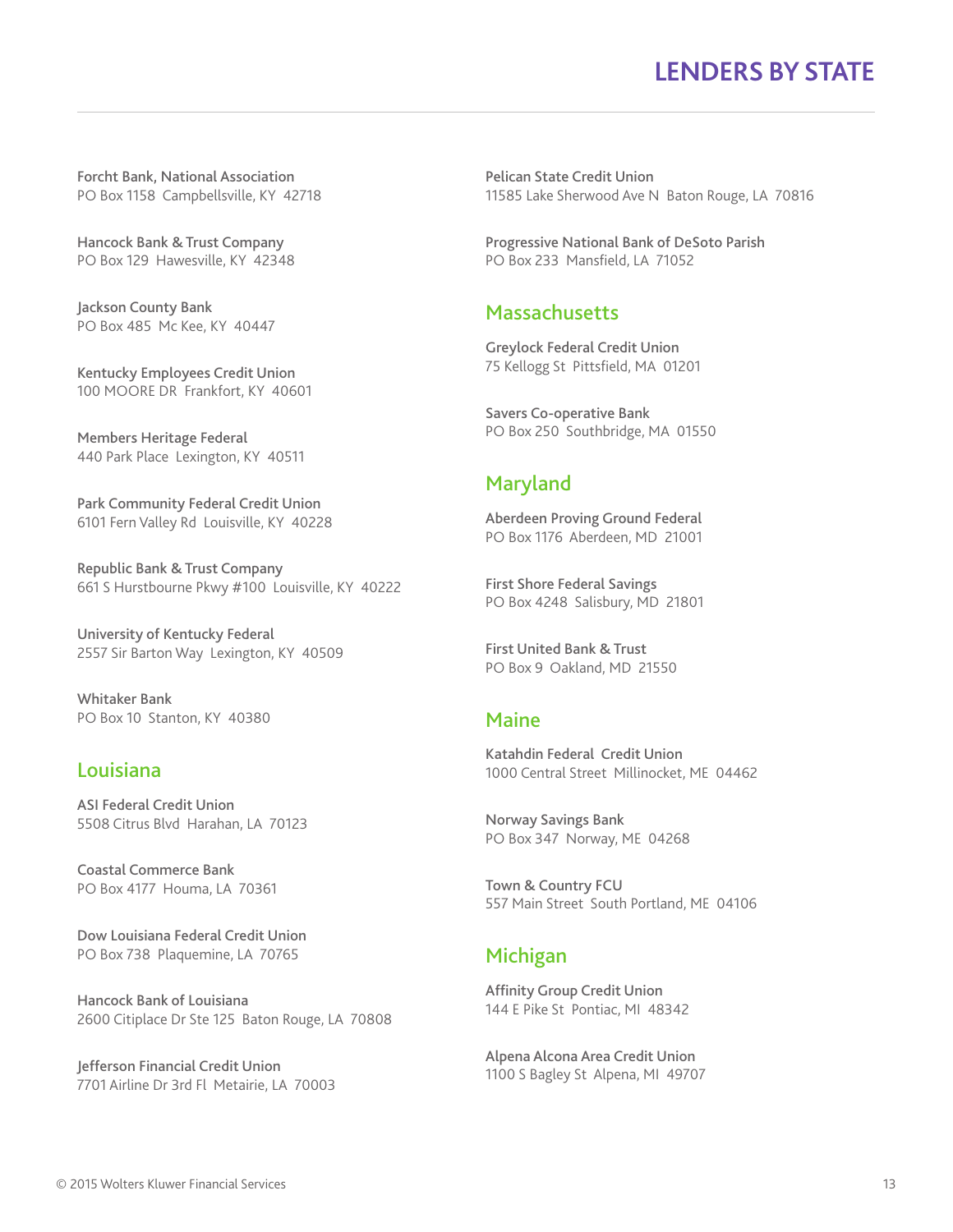Automotive Credit Corp 26250 Northwestern Hwy Southfield, MI 48076

Case Credit Union PO Box 22158 Lansing, MI 48909

Community Choice Credit Union 15420 Farmington Rd Livonia, MI 48154

Community Financial Members Federal PO Box 8050 Plymouth, MI 48170

Cornerstone Community Financial 2955 University Dr Auburn Hills, MI 48326

Credit Union One 400 E 9 Mile Rd Ferndale, MI 48220

E & A Credit Union PO Box 610908 Port Huron, MI 48061

Genisys Credit Union 44400 Woodward Ave Pontiac, MI 48341

Greater Niles Community Federal PO Box 490 Niles, MI 49120

Lake Trust Credit Union 501 S Capitol Ave Lansing, MI 48933

Lansing Automakers Federal Credit Union PO Box 26188 Lansing, MI 48917

Michigan First Credit Union 27000 Evergreen Rd Lathrup Village, MI 48076

Michigan State University Federal PO Box 1208 East Lansing, MI 48823

Muskegon Co-op Federal 1051 Peck St Muskegon, MI 49440

Parkside Credit Union 36525 Plymouth Rd Livonia, MI 48150 Service 1 FCU PO Box 810 Muskegon, MI 49444

Sunrise Family Credit Union 404 S Euclid Ave Bay City, MI 48706

Superior National Bank & Trust PO Box 450 Hancock, MI 49930

Thunder Bay Area Credit Union 417 W Chisholm St Alpena, MI 49707

United Federal Credit Union PO Box 125 Saint Joseph, MI 49085

Wayne Westland Federal Credit Union PO Box 190 Wayne, MI 48184

#### Minnesota

Affinity Plus Federal Credit Union 175 W Lafayette Rd Saint Paul, MN 55107

Anchor Bank, National Association 1055 Wayzata Blvd E Wayzata, MN 55391

Bremer Bank, National Association PO Box 1000 Lake Elmo, MN 55042

Bremer Financial Corp 445 Minnesota St Ste 2000 St Paul, MN 55101

Center National Bank PO Box 100 Litchfield, MN 55355

City and County Credit Union 144 11th St E Saint Paul, MN 55101

Financial One Credit Union 11465 Robinson Drive Coon Rapids, MN 55433

First Bank & Trust, National Association PO Box 190 Pipestone, MN 56164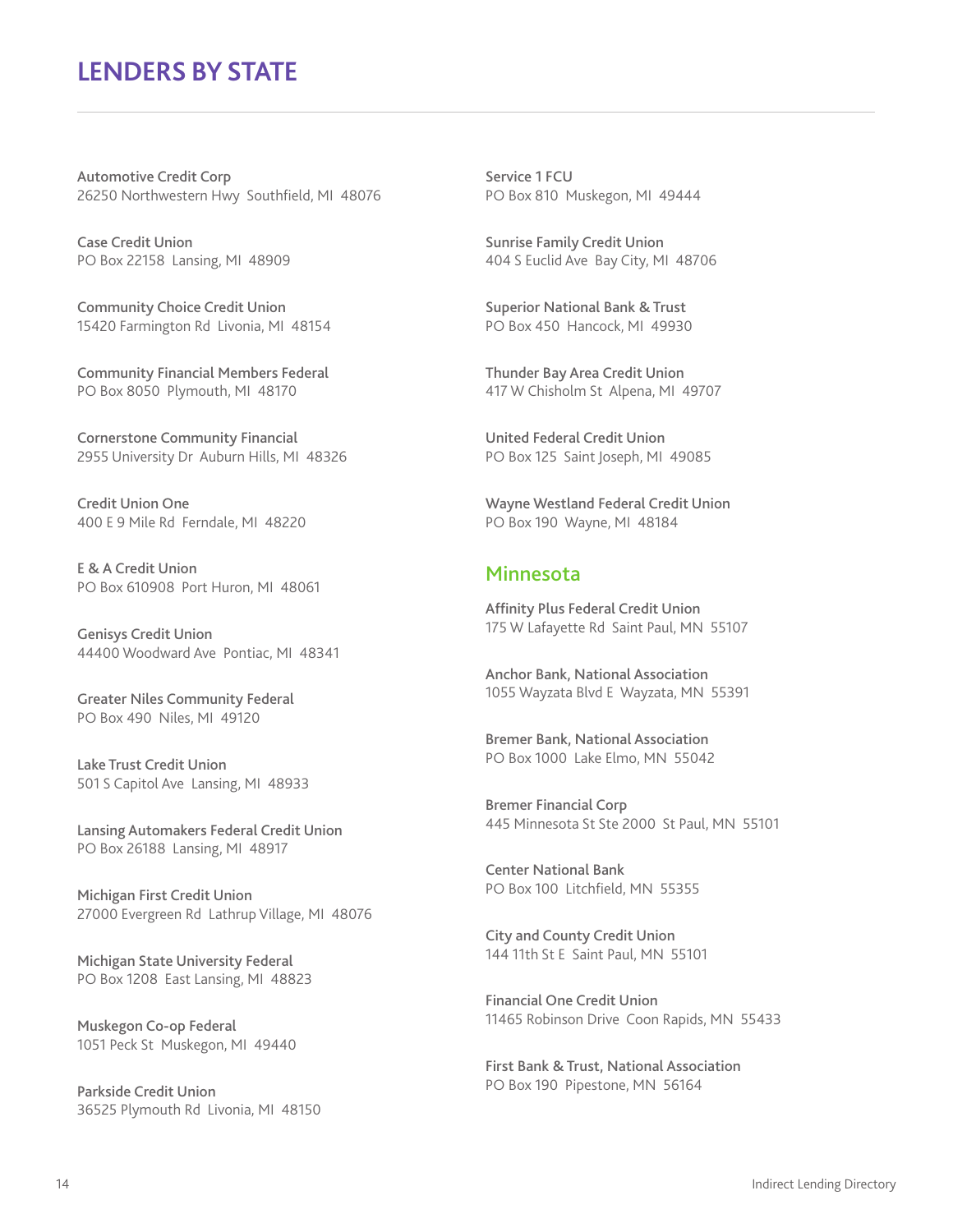First International Bank & Trust PO Box 607 Watford City, MN 58854

First National Bank PO Box N Bagley, MN 56621

First National Bank Minnesota 500 Long St Mankato, MN 56001

First State Bank Southwest PO Box 725 Worthington, MN 56187

Frandsen Bank & Trust 1413 Central Ave NW East Grand Forks, MN 56721

Frandsen Bank & Trust PO Box 2116 Mankato, MN 56003

Great River Federal Credit Union 1532 W Saint Germain St Saint Cloud, MN 56301

Home Town Federal Credit Union 2400 W Bridge St Owatonna, MN 55060

Members Cooperative Credit Union 101 14th St Cloquet, MN 55720

People's Community Credit Union 1541 Hwy 7 Hopkins, MN 55305

Postal Credit Union 8499 Tamarack Rd Woodbury, MN 55125

Security Auto Loans 4900 Highway 169 STE 205 New Hope, MN 55428

Spire Federal Credit Union 2025 Larpenteur Ave W Falcon Heights, MN 55113

St Cloud Federal Credit Union PO Box 7398 Saint Cloud, MN 56302

State Bank of Kimball PO Box 70 Kimball, MN 55353 The Bank of Elk River 630 Main St Elk River, MN 55330

The First National Bank of Waseca 101 N State St Waseca, MN 56093

TopLine Federal Credit Union 9353 Jefferson Hwy Maple Grove, MN 55369

### Missouri

Alliance Bank PO Box 1458 Cape Girardeau, MO 63702

American Eagle Credit Union 1001 Lynch ST St Louis, MO 63118

Bank of Thayer PO Box 35 Thayer, MO 65791

Bank Star of the Lead Belt PO Box 99 Park Hills, MO 63601

Central Bancompany 238 Madison Jefferson City, MO 65101

Citizens Bank of Newburg PO Box H Newburg, MO 65550

First Community Credit Union PO Box 1030 Chesterfield, MO 63006

First Midwest Bank of Poplar Bluff PO Box 160 Poplar Bluff, MO 63902

HNB National Bank PO Box 378 Perry, MO 63462

Landmark Bank, National Association PO Box 16 Mountain View, MO 65548

Metropolitan National Bank 600 S Glenstone Ave Springfield, MO 65802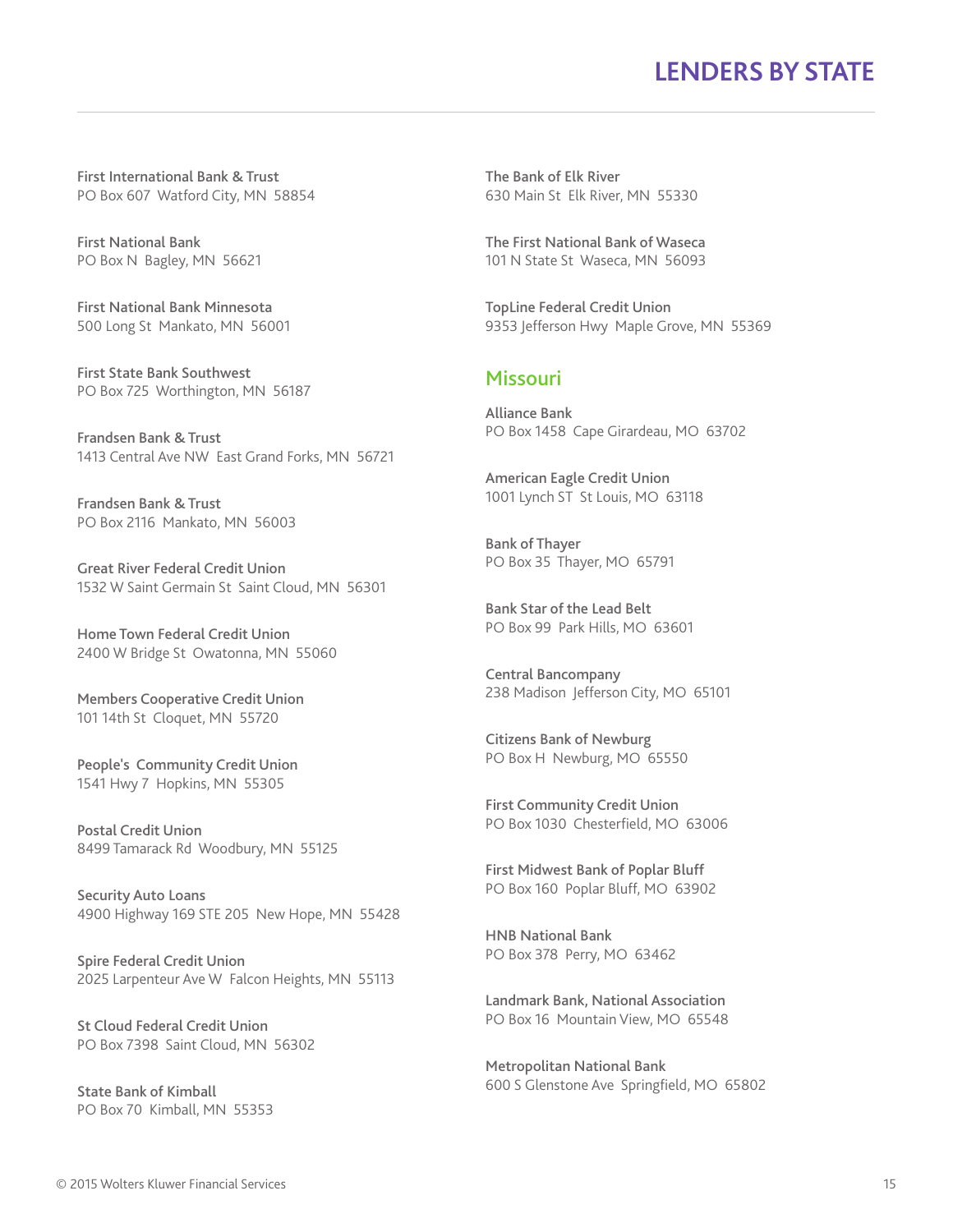Mid America Bank & Trust Co PO Box 400 Dixon, MO 65459

Northeast Missouri State Bank PO Box 1070 Kirksville, MO 63501

River Region Credit Union 2009 Schotthill Woods Drive Jefferson City, MO 65101

Royal Banks of Missouri 8021 Olive Blvd Saint Louis, MO 63130

Southwest Missouri Bank PO Box 814 Carthage, MO 64836

Southwest Missouri Bank 4000 East 7th Street Joplin, MO 64801

The Boone County National Bank PO Box 678 Columbia, MO 65205

The Hamilton Bank PO Box 127 Hamilton, MO 64644

The Nodaway Valley Bank PO Box 700 Maryville, MO 64468

Vantage Credit Union 4020 Fee Fee Road Bridgeton, MO 63044

#### **Mississippi**

Great Southern National Bank PO Box 1271 Meridian, MS 39301

Navigator Credit Union PO Box 1647 Pascagoula, MS 39568

Singing River Federal PO Box 8685 Moss Point, MS 39562

The Citizens National Bank of Meridian PO Box 911 Meridian, MS 39301

#### Montana

Fergus Federal Credit Union 106 E Janeaux St Lewistown, MT 59457

First Interstate Bank PO Box 30918 Billings, MT 59116

Missoula FCU 126 WEST SPRUCE Missoula, MT 59802

Montana First Credit Union 3708 N Reserve St Missoula, MT 59808

Russell Country FCU PO Box 2605 Great Falls, MT 59403

Sterling Savings Bank PO Box 5267 Missoula, MT 59807

### North Carolina

Anderson Brothers Bank 101 Main St Mullins, NC 29574

First Federal Bank PO Box 1049 Dunn, NC 28335

### North Dakota

American Bank Center PO Box 2197 Bismarck, ND 58501

American Bank Center 140 1st Ave W Dickinson, ND 58601

American State Bank & Trust PO Box 1446 Williston, ND 58801

Capital Credit Union PO Box 2096 Bismarck, ND 58502

Dakota Plains Credit Union PO Box 129 Ellendale, ND 58436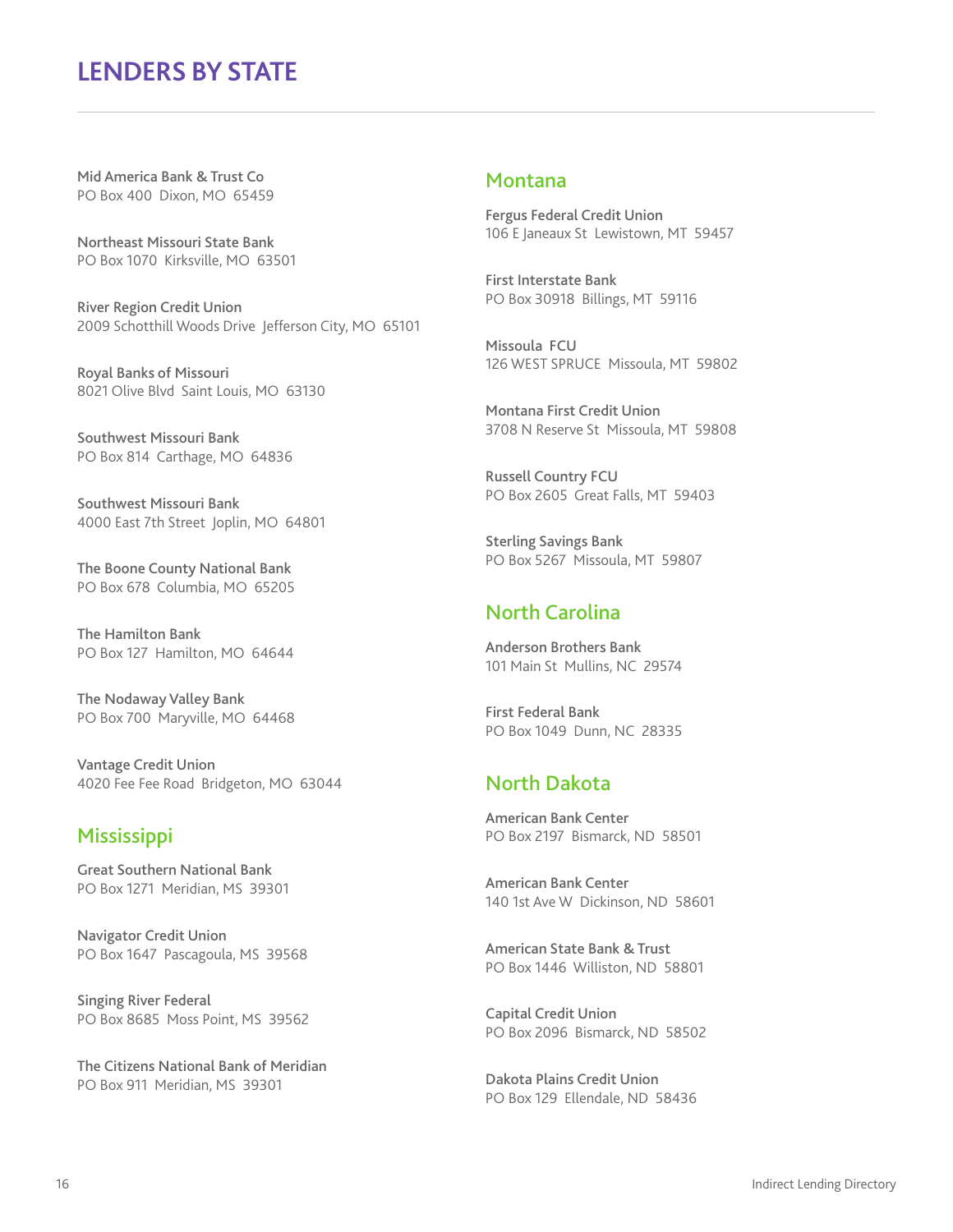Dakota West Credit Union 329 N Main Watford City, ND 58854

First Community Credit Union PO Box 2075 Jamestown, ND 58402

First International Bank & Trust PO Box 607 Watford City, ND 58854

First National Bank & Trust Co PO Box 1827 Williston, ND 58802

Gate City Bank PO Box 2847 Fargo, ND 58108

Great Plains National Bank PO Box 1117 Dickinson, ND 58602

Northern Tier Federal Credit Union PO Box 1987 Minot, ND 58702

Security State Bank PO Box 719 Dunseith, ND 58329

Union State Bank of Fargo PO Box 9399 Fargo, ND 58106

United Community Bank of North Dakota PO Box 10 Burlington, ND 58722

Western Cooperative Credit Union PO Box 2237 Williston, ND 58802

### Nebraska

American National Bank 3022 Willit St Omaha, NE 68112

Amfirst Bank, National Association PO Box 1447 Mc Cook, NE 69001

Auburn State Bank PO Box 328 Auburn, NE 68305

Citizens Bank & Trust Company PO Box 385 Saint Paul, NE 68873

First National Bank and Trust PO Box 98 Falls City, NE 68355

First National of Nebraska, Inc 1620 Dodge St Omaha, NE 68102

Midwest Bank National Association PO Box 219 Pierce, NE 68767

Pinnacle Bank PO Box 187 Palmer, NE 68864

Platte Valley State Bank & Trust PO Box 430 Kearney, NE 68847

Security First Bank PO Box 550 Rushville, NE 69360

The First National Bank PO Box 800 Holdrege, NE 68949

The First National Bank of Gordon PO Box 290 Gordon, NE 69343

The Hershey State Bank PO Box 459 Hershey, NE 69143

Valley Bank and Trust Co PO Box 219 Wauneta, NE 69045

### New Hampshire

American Eagle Credit Union 302A Mound Court Merrimack, NH 3054

Claremont Savings Bank PO Box 1600 Claremont, NH 03743

Holy Rosary Regional Credit Union PO Box 2078 Rochester, NH 3867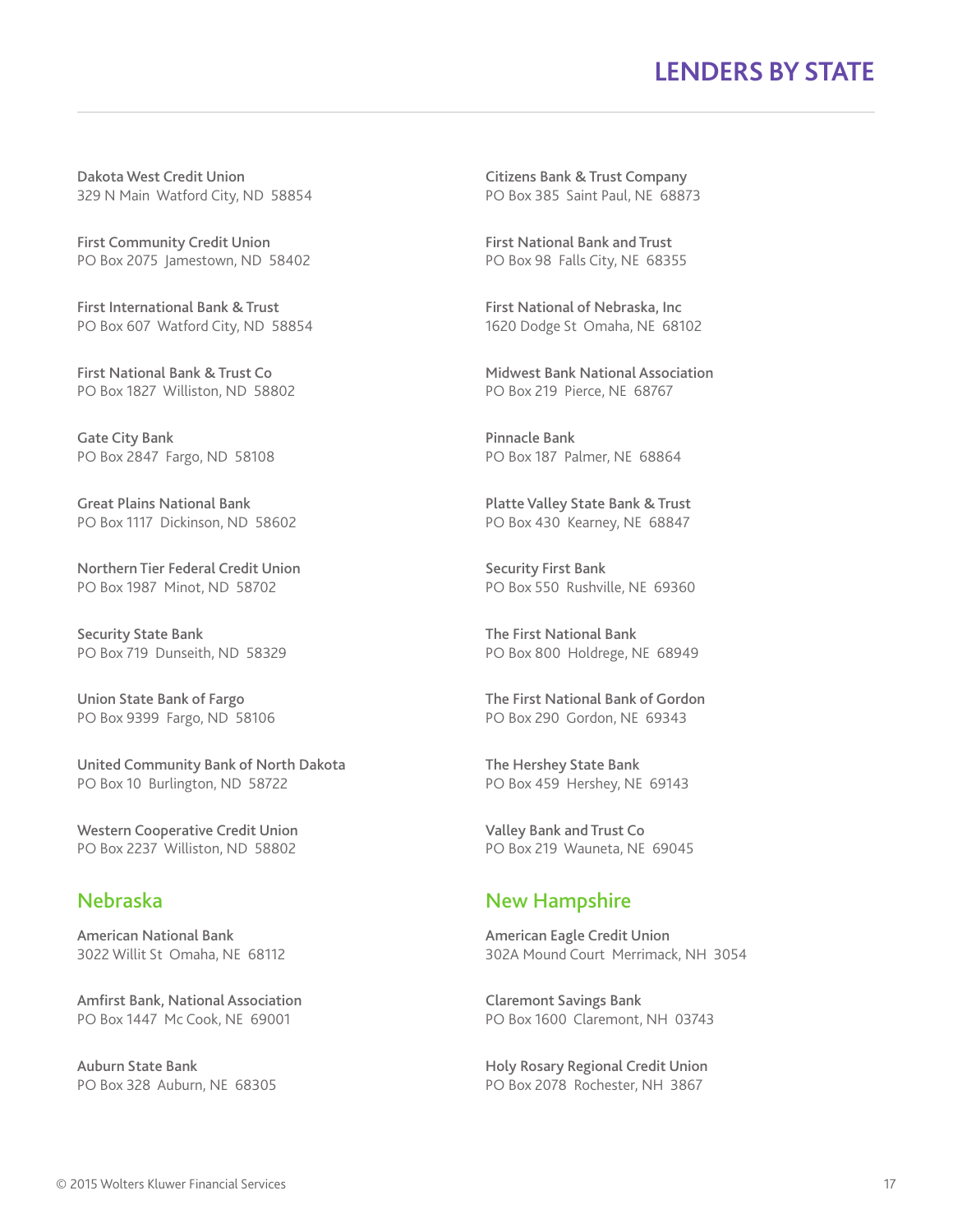Member First CU of NH 44 Bridge St Manchester, NH 03101

Northeast Credit Union PO Box 1240 Portsmouth, NH 03802

Service Credit Union PO Box 1268 Portsmouth, NH 03802

St Mary's Bank Credit Union PO Box 990 Manchester, NH 03105

Woodlands Credit Union 730 Main St Berlin, NH 3570

Woodsville Guaranty Savings Bank PO Box 266 Woodsville, NH 03785

#### New Jersey

American Eagle Credit Union 200 US Hwy 1 Newark, NJ 7114

Equity One Inc PO Box 558 Cherry Hill, NJ 8003

First Atlantic Federal Credit Union 468 Industrial Way W Eatontown, NJ 07724

First Financial Federal Credit Union PO Box 1172 Toms River, NJ 08754

Jersey Shore Federal Credit Union 1434 New Rd Northfield, NJ 08225

Skylands Community Bank 70 E Main St Somerville, NJ 08876

The Bank 6 N Broad St Ste 306 Woodbury, NJ 08096

### New Mexico

Bank of the Rio Grande PO Box 699 Las Cruces, NM 88004

Western Bank of Clovis PO Box 670 Clovis, NM 88101

#### New York

Alliance Bank, National Association PO Box 90 Oneida, NY 13421

American Eagle Credit Union 2885 Belgium Rd Baldwinsville, NY 13027

Americu Credit Union 1916 Black River Blvd. Rome, NY 13440

Bank of Holland 12 South Main Street Holland, NY 14080

Bank of Richmondville PO Box 40 Cobleskill, NY 12043

Bank of Utica 222 Genesee St Utica, NY 13502

Beacon Federal PO Box 186 East Syracuse, NY 13057

Carthage Federal Savings & Loan 313 State Street Carthage, NY 13619

Catskill Hudson Bank PO Box 855 Rock Hill, NY 12775

Cayuga Lake National Bank 3 North Cayuga Street Union Springs, NY 13160

Chemung Canal Trust Company PO Box 1522 Elmira, NY 14902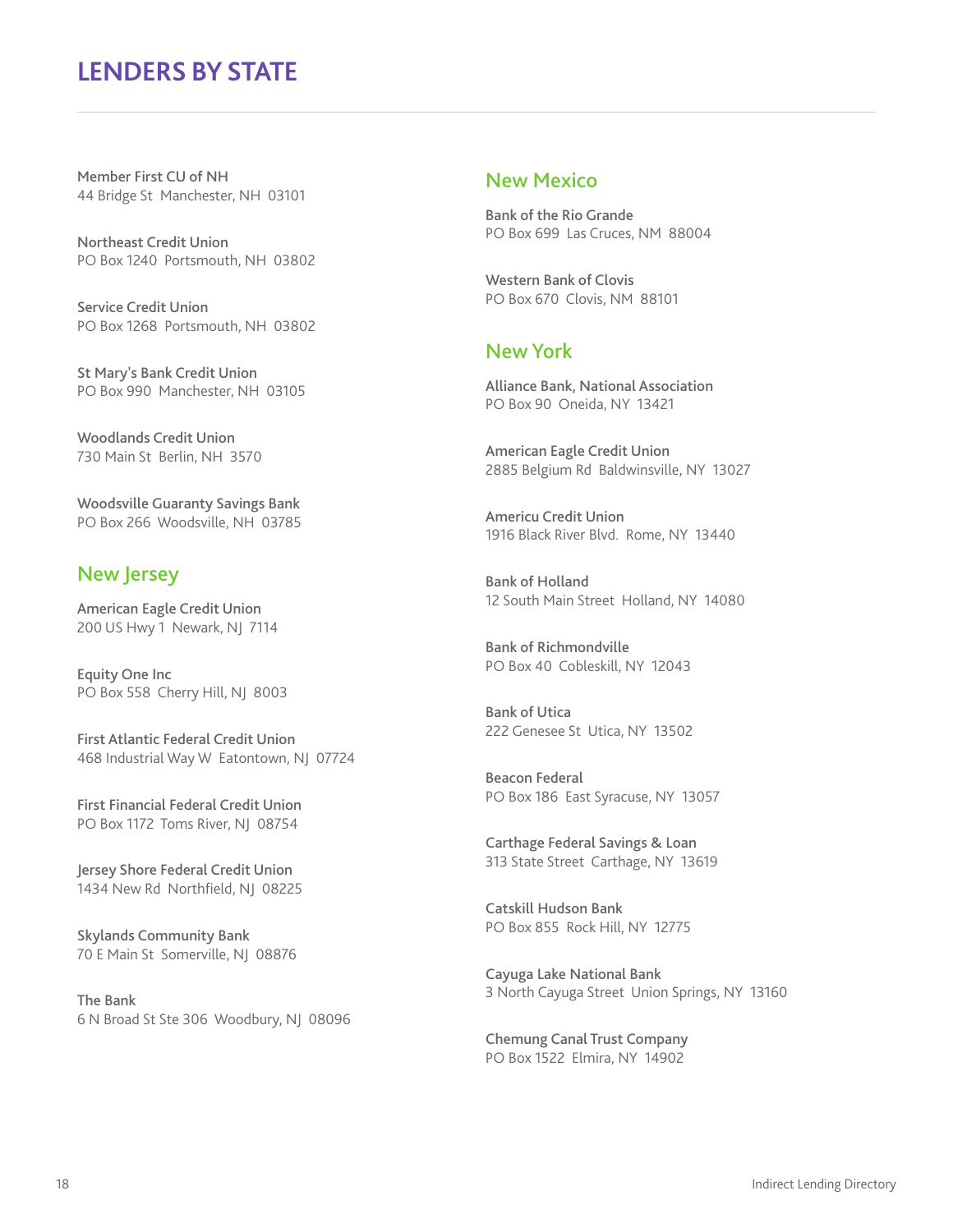Community Bank, N A PO Box 509 Canton, NY 13617

Community Bank, N A PO Box 690 Olean, NY 14760

Corning Federal Credit Union PO Box 1450 Corning, NY 14830

Elmira Savings Bank, FSB 333 East Water Street Elmira, NY 14901

ESL Federal Credit Union PO Box 92714 Rochester, NY 14692

Evans Bank, National Association One Grimsby Dr Hamburg, NY 14075

First National Bank of Scotia 201 Mohawk Ave Scotia, NY 12302

Five Star Bank PO Box 110 Warsaw, NY 14569

Glens Falls National Bank and Trust 250 Glen St Glens Falls, NY 12801

Gouverneur Savings and Loan PO Box 297 Gouverneur, NY 13642

Hudson Valley Federal Credit Union 159 Barnegat Road Poughkeepsie, NY 12601

Lexington Avenue Federal 1275 Lexington Ave Rochester, NY 14606

Manufacturers and Traders Bank One Fountain Plaza 3rd Fl Buffalo, NY 14203

NBT Bancorp, Inc 52 S Broad St Norwich, NY 13815 Nothern Federal Credit Union 120 Factory Street Watertown, NY 13601

Orange County Trust Company PO Box 790 Middletown, NY 10940

Remington Federal Credit Union 39 Central Plz Ilion, NY 13357

Rhinebeck Savings Bank PO Box 1191 Poughkeepsie, NY 12602

Rondout Savings Bank 300 Broadway Kingston, NY 12401

Savannah Bank National Association PO Box 278 Savannah, NY 13146

Seneca Falls Savings Bank PO Box 111 Seneca Falls, NY 13148

Solvay Bank PO Box 167 Solvay, NY 13209

Steuben Trust Company PO Box 647 Hornell, NY 14843

The Adirondack Trust Company 473 Broadway Saratoga Springs, NY 12866

The Canandiagua National Bank and Trust 72 S Main St Canandaigua, NY 14424

The Citizens National Bank of Hammond PO Box 187 Hammond, NY 13646

The Dime Savings Bank of Williamsburgh 209 Havemeyer St Brooklyn, NY 11211

The First National Bank of Dryden PO Box 25 Dryden, NY 13053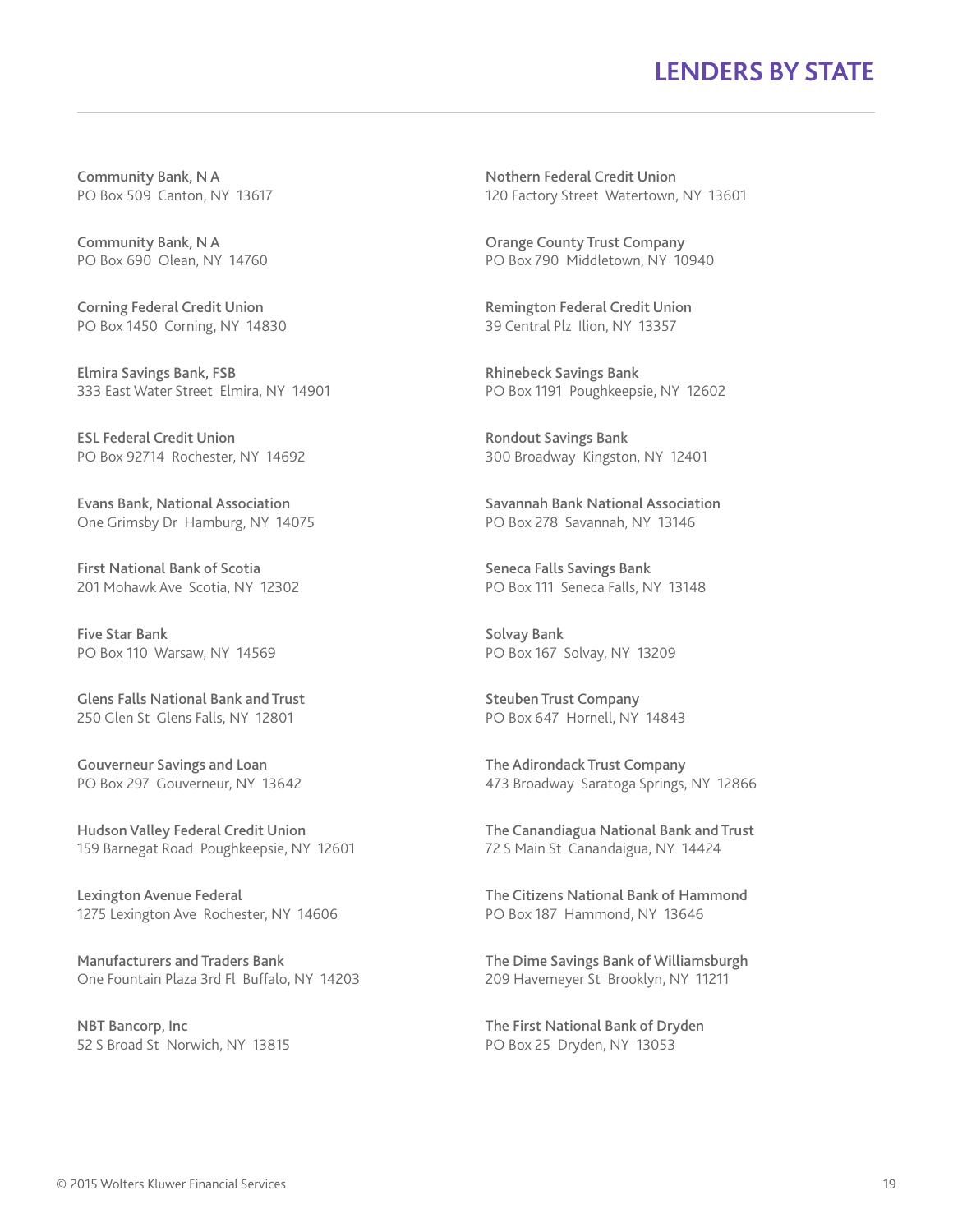The First National Bank of Groton PO Box 38 Groton, NY 13073

The First National Bank of Long Island 253 New York Ave Huntington, NY 11743

The Lyons National Bank PO Box 380 Lyons, NY 14489

The National Bank of Coxsackie PO Box 400 Coxsackie, NY 12051

The Oneida Savings Bank PO Box 240 Oneida, NY 13421

The Stissing National Bank PO Box 651 Pine Plains, NY 12567

The Suffolk County National Bank PO Box 9000 Riverhead, NY 11901

The Westchester Bank 2001 Central Park Ave Yonkers, NY 10710

Tompkins Trust Company PO Box 460 Ithaca, NY 14851

Walden Savings Bank PO Box 690 Montgomery, NY 12549

Wilber National Bank 245 Main St Oneonta, NY 13820

### Ohio

American Eagle Credit Union 690 Schrock Rd Columbus, OH 43229

Atomic Credit Union 190 Waverly Plaza Waverly, OH 45690

Belpre Savings Bank PO Box 39 Belpre, OH 45714 BMI Federal Credit Union PO Box 3670 Dublin, OH 43016

Brookville National Bank PO Box 160 Brookville, OH 45309

Clyde-Findlay Area Credit Union 1455 W McPherson Hwy Clyde, OH 43410

Columbus Metro Federal Credit Union PO Box 13240 Columbus, OH 43213

Consumers National Bank PO Box 256 Minerva, OH 44657

Directions Credit Union 5121 Whiteford Rd Sylvania, OH 43560

First Bank of Ohio PO Box 190 Tiffin, OH 44883

First National Bank PO Box 57 Orrville, OH 44667

First Ohio Credit Union, Inc. PO Box 856 Fostoria, OH 44830

FirstMerit Corporation 295 FirstMerit Cir Akron, OH 44307

Fremont Federal Credit Union PO Box 1208 Fremont, OH 43420

General Electric Credit Union 10485 Reading Rd Cincinnati, OH 45241

Guardian Finance Co 2479 Hillard Rome RD Hilliard, OH 43026

Hancock Federal Credit Union PO Box 1623 Findlay, OH 45839

International Harvester Employee Credit Union 5000 Urbana Rd Springfield, OH 45502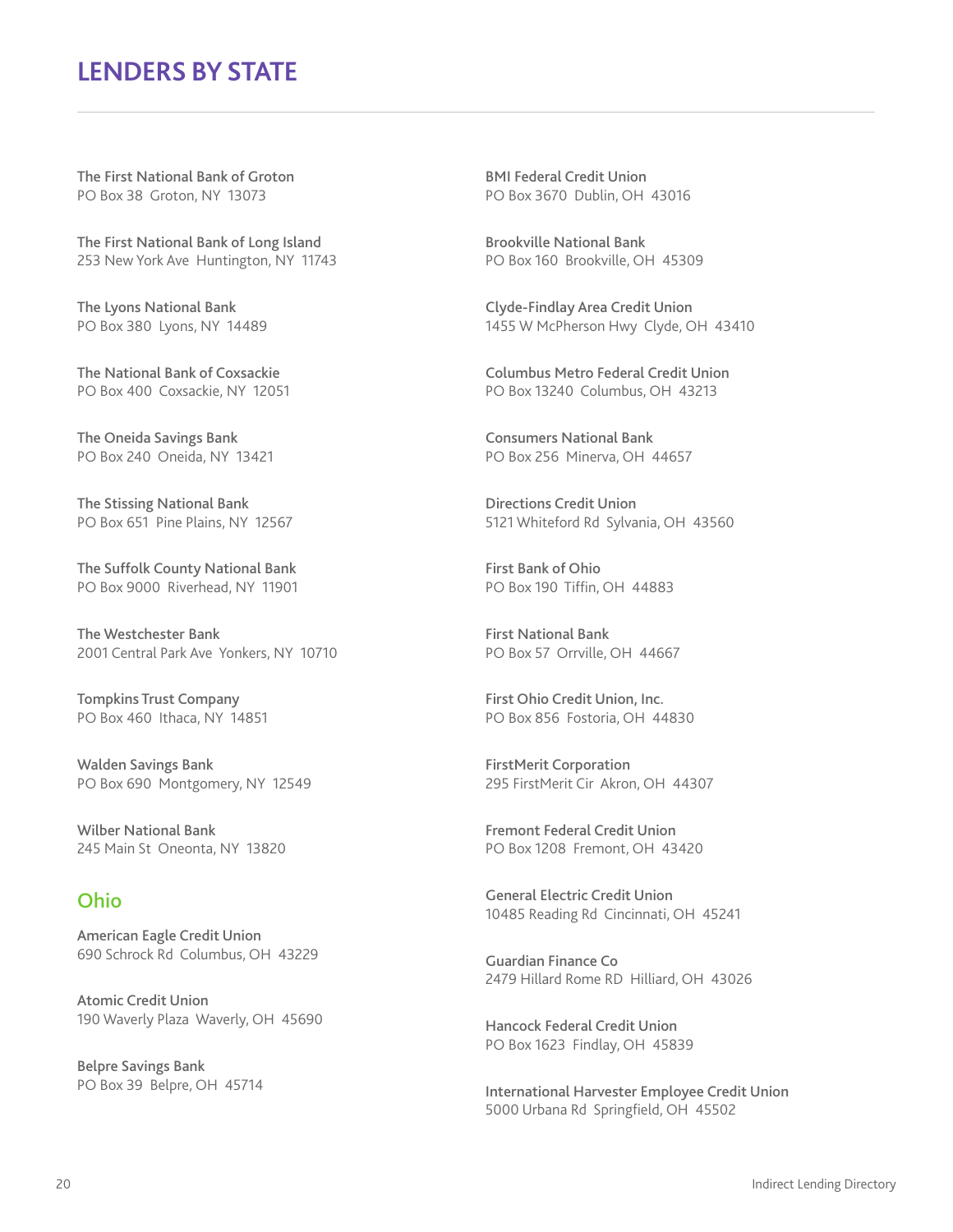Kemba Credit Union PO Box 14090 Cincinnati, OH 45250

Keybank National Association 2025 Ontario St Mayco Bldg Cleveland, OH 44115

LCNB National Bank PO Box 59 Lebanon, OH 45036

Ohio Heritage Bank PO Box 1000 Coshocton, OH 43812

Ohio Valley Community Credit Union 52775 Boston Hill Rd Clarington, OH 43915

Parkvale Savings Bank PO Box 2606 Wintersville, OH 43952

Peoples Bank, National Association PO Box 738 Marietta, OH 45750

Sharefax Credit Union, Inc. 1147 Old State Rte 74 Batavia, OH 45103

Standing Stone National Bank PO Box 2610 Lancaster, OH 43130

Steel Valley Federal Credit Union 12223 Madison Ave Lakewood, OH 44107

Superior Federal Credit Union PO Box 1110 Lima, OH 45802

The Citizens Bank of Logan, Ohio PO Box 591 Logan, OH 43138

The Citizens National Bank PO Box 463 Chillicothe, OH 45601

The Commercial and Savings Bank of Millersburg PO Box 232 Millersburg, OH 44654

The Commercial Savings Bank PO Box 90 Upper Sandusky, OH 43351 The Community Bank PO Box 146 Crooksville, OH 43731

The Farmers and Merchants Bank 430 N Street Caldwell, OH 43724

The Farmers National Bank of Canfield PO Box 555 Canfield, OH 44406

The First Bremen Bank 1971 W Fair Ave Lancaster, OH 43130

The First National Bank of McConnelsville PO Box 208 McConelsville, OH 43756

The First National Bank of Wellston 101 East A ST Wellston, OH 45692

The First State Bank of Adams County 19230 State Rte 136 Winchester, OH 45697

The Henry County Bank PO Box 72 Napoleon, OH 43545

The Home Loan Savings Bank 413 Main St Coshocton, OH 43812

The Killbuck Savings Bank PO Box 407 Killbuck, OH 44637

The Merchants National Bank PO Box 10 Hillsboro, OH 45133

The National Bank of Oak Harbor PO Box 110 Oak Harbor, OH 43449

The Peoples National Bank PO Box 111 New Lexington, OH 43764

The Peoples National Bank of Mt. Pleasant PO Box 217 Mount Pleasant, OH 43939

The Savings Bank PO Box 310 Circleville, OH 43113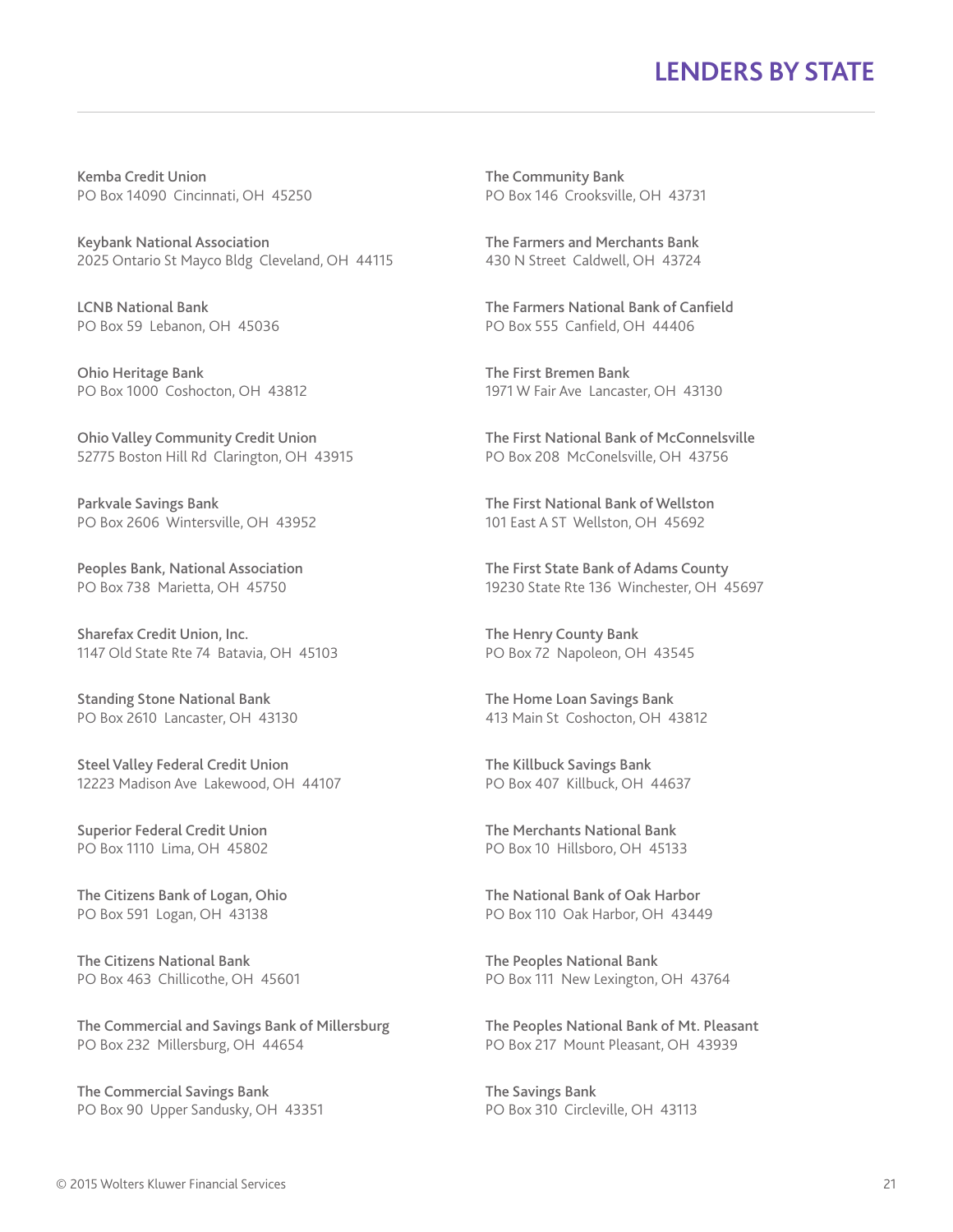United Midwest Savings Bank PO Box 159 De Graff, OH 43318

Vacationland Federal Credit Union PO Box 2257 Sandusky, OH 44871

Western Credit Union, Inc. 750 Georgesville Rd Columbus, OH 43228

### Oklahoma

66 Federal Credit Union PO Box 1358 Bartlesville, OK 74005

Arvest Bank 4500 S Garnett Rd Ste 425 Tulsa, OK 74146

### Oregon

Sterling Savings Bank 3333 N Lombard St Portland, OR 97217

### Pennsylvania

1st Choice Community Federal 3910 Schaper Ave Erie, PA 16508

1st Summit Bank 125 Donald Ln Johnstown, PA 15904

Apex Community Federal Credit Union PO Box 3179 Stowe, PA 19464

Belco Community Credit Union PO Box 82 Harrisburg, PA 17108

Bellco Federal Credit Union PO Box 6455 Wyomissing, PA 19610

Beneficial Mutual Savings Bank 530 Walnut St Philadelphia, PA 19106

Citadel Federal Credit Union 224 Valley Creek Blvd Ste 400 Exton, PA 19341 Citizens & Northern Bank 90-92 Main St Wellsboro, PA 16901

CNB Bank PO Box 42 Clearfield, PA 16830

Community Bank PO Box 357 Carmichaels, PA 15320

Community Bank & Trust Company 125 N State St Clarks Summit, PA 18411

Community First Bank PO Box 130 Reynoldsville, PA 15851

Community State Bank of Orbisonia PO Box 8 Orbisonia, PA 17243

Cross Valley Federal Credit Union PO Box 597 Wilkes Barre, PA 18703

Customers Bank 99 Bridge St Phoenixville, PA 19460

Erie Community Credit Union 1129 State St Erie, PA 16501

Erie Federal Credit Union 1959 E 36th St Erie, PA 16510

Erie General Electric Federal 2154 E Lake Rd Erie, PA 16511

ESB Bank PO Box 351 Ellwood City, PA 16117

First Columbia Bank & Trust Co. PO Box 240 Bloomsburg, PA 17815

First Commonwealth Federal 257 Brodhead Rd Bethlehem, PA 18017

First Commonwealth Financial PO Box 400 Indiana, PA 15701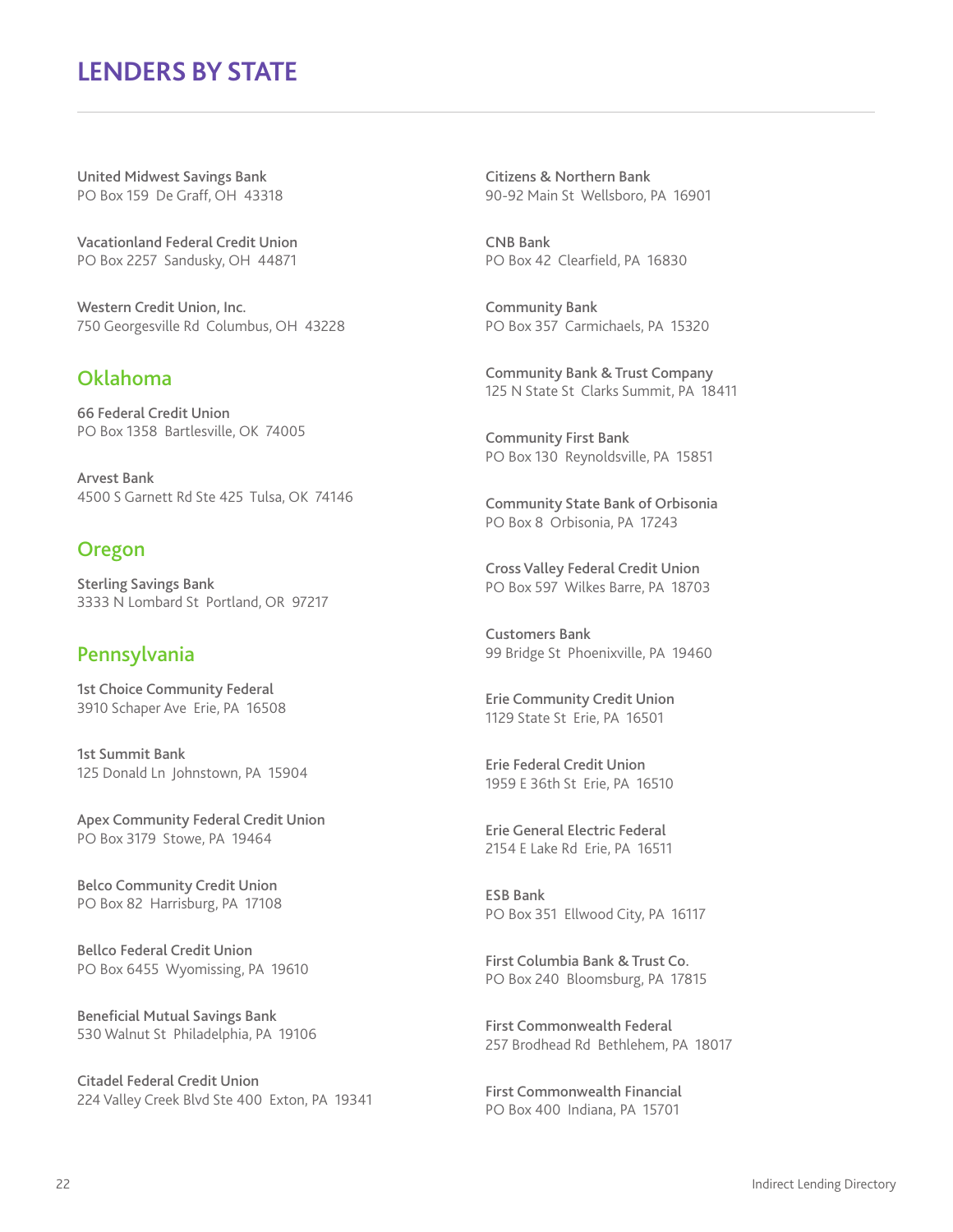First Keystone Community Bank PO Box 289 Berwick, PA 18603

First National Bank of PA 532 Main St Johnstown, PA 15901

First United National Bank PO Box 7 Fryburg, PA 16326

FNB Bank, National Association PO Box 279 Danville, PA 17821

Franklin Security Bank PO Box 170 Wilkes Barre, PA 18703

Fulton Bank, National Association One Penn Square Lancaster, PA 17602

Harleysville Savings Bank 271 Main St Harleysville, PA 19438

Jonestown Bank and Trust Company, PO Box 717 Jonestown, PA 17038

Mainline National Bank PO Box 660 Ebensburg, PA 15931

Marion Center Bank PO Box 195 Marion Center, PA 15759

M-C Federal Credit Union 230 Walnut St Danville, PA 17821

Meadville Area Federal Credit Union 300 Arch St Meadville, PA 16335

Members 1st Federal Credit Union PO Box 40 Mechanicsburg, PA 17055

Mifflinburg Bank and Trust Company PO Box 186 Mifflinburg, PA 17844

National Penn Bank PO Box 25012 Lehigh Valley, PA 18002

New Alliance Federal Credit Union 835 Merchant St Ambridge, PA 15003

Northwest Savings Bank PO Box 128 Warren, PA 16365

Penn East FCU 441 N 7th Ave Scranton, PA 18503

Penn Security Bank and Trust Company 216 S Main St Old Forge, PA 18518

Pennsylvania State Employees PO Box 67013 Harrisburg, PA 17106

People First Federal Credit Union 2141 Downyflake Lane Allentown, PA 18103

S&T Bank 355 N 5th St Indiana, PA 15701

Service 1st Federal Credit Union 1207 Bloom St Danville, PA 17821

Sovereign Bank PO Box 12646 Reading, PA 19612

Susquehanna Bank 55 Wetzel Dr Hanover, PA 17331

Swineford National Bank PO Box 241 Hummels Wharf, PA 17831

The Fidelity Deposit and Discount Bank PO Box 997 Scranton, PA 18503

The First National Bank PO Box 40 Fredericksburg, PA 17026

The First National Bank 12 S Main St Mercersburg, PA 17236

The First National Bank of Liverpool PO Box A Liverpool, PA 17045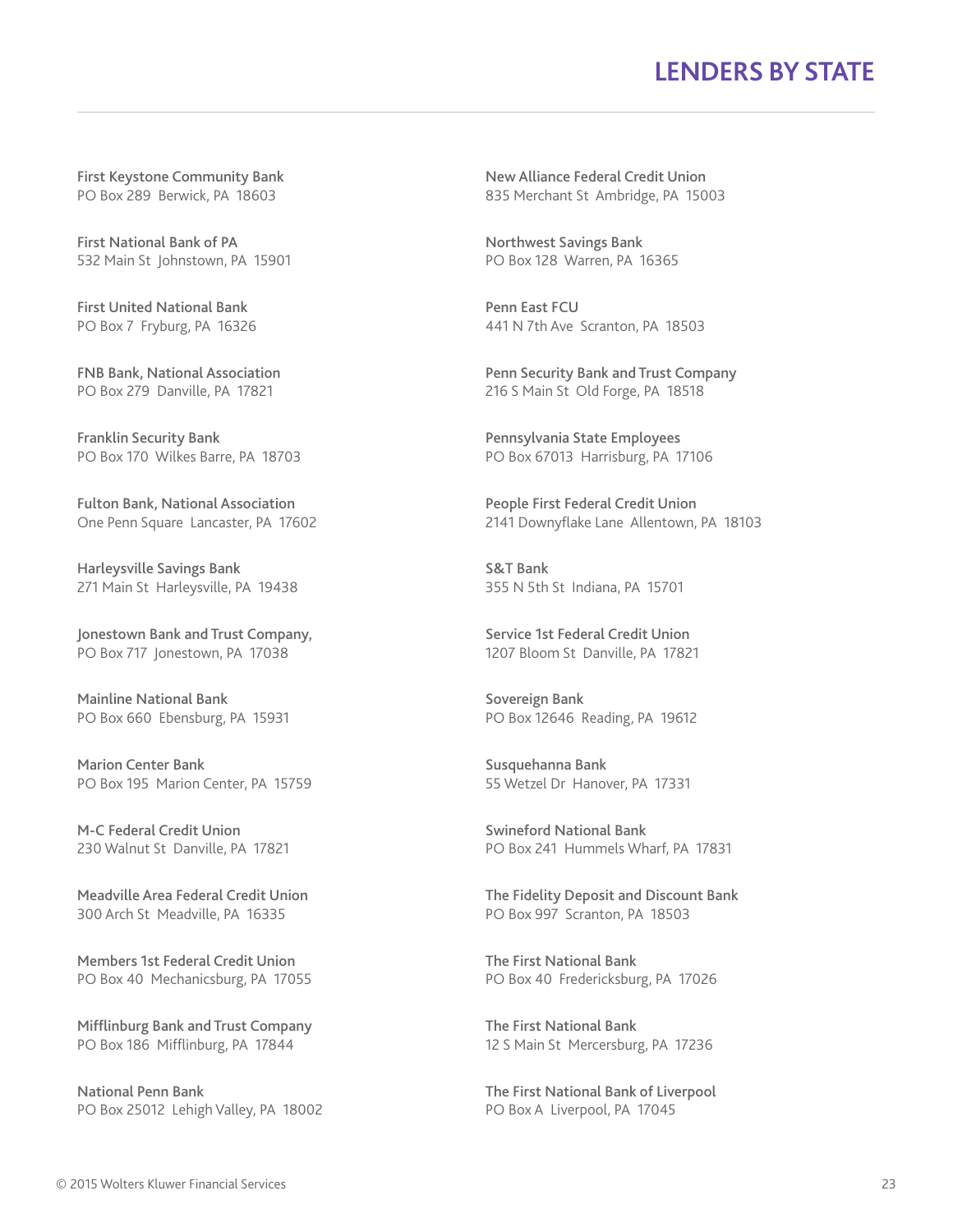The First National Bank of Minersville PO Box | Minersville, PA 17954

The Honesdale National Bank PO Box 350 Honesdale, PA 18431

The PNC Financial Services 1 PNC Plaza 249 5th Ave Pittsburgh, PA 15222

Tri Boro Federal Credit Union 600 E 8th Ave Munhall, PA 15120

Wayne Bank 63 Welwood Ave Hawley, PA 18428

Wayne Bank Belmont & Water Sts Waymart, PA 18472

Wayne Bank PO Box 269 Honesdale, PA 18431

### Rhode Island

Coventry Credit Union 2006 Nooseneck Hill Rd Coventry, RI 02816

### South Carolina

AllSouth Federal Credit Union 6923 N Trenholm Rd Columbia, SC 29206

Anderson Brothers Bank 4230 Main St Loris, SC 29569

May Plant Credit Union PO Box 549 Lugoff, SC 29078

### South Dakota

Aberdeen Federal Credit Union PO Box 1495 Aberdeen, SD 57402

Black Hills Federal Credit Union PO Box 1420 Rapid City, SD 57709 Dacotah Bank PO Box 207 Watertown, SD 57201

Dakota Heritage State Bank PO Box 107 Chancellor, SD 57015

Dakota Star Federal Credit Union PO Box 2784 Rapid City, SD 57709

First Bank & Trust PO Box 276 Vermillion, SD 57069

First Bank & Trust PO Box 1347 Sioux Falls, SD 57101

First Premier Bank PO Box 1348 Sioux Falls, SD 57104

Highmark Federal Credit Union PO Box 2506 Rapid City, SD 57709

Med5 Federal Credit Union 625 Flormann St Rapid City, SD 57701

Sentinel Federal Credit Union PO Box 700 Box Elder, SD 57719

Sioux Empire Federal Credit Union 901 N West Ave Sioux Falls, SD 57104

Sioux Falls Federal Credit Union PO Box 5735 Sioux Falls, SD 57117

#### Tennessee

Chester County Bank PO Box 347 Henderson, TN 38340

Clayton Bank and Trust 620 Market St Ste 102 Knoxville, TN 37902

Community Bank PO Box 710 Lexington, TN 38351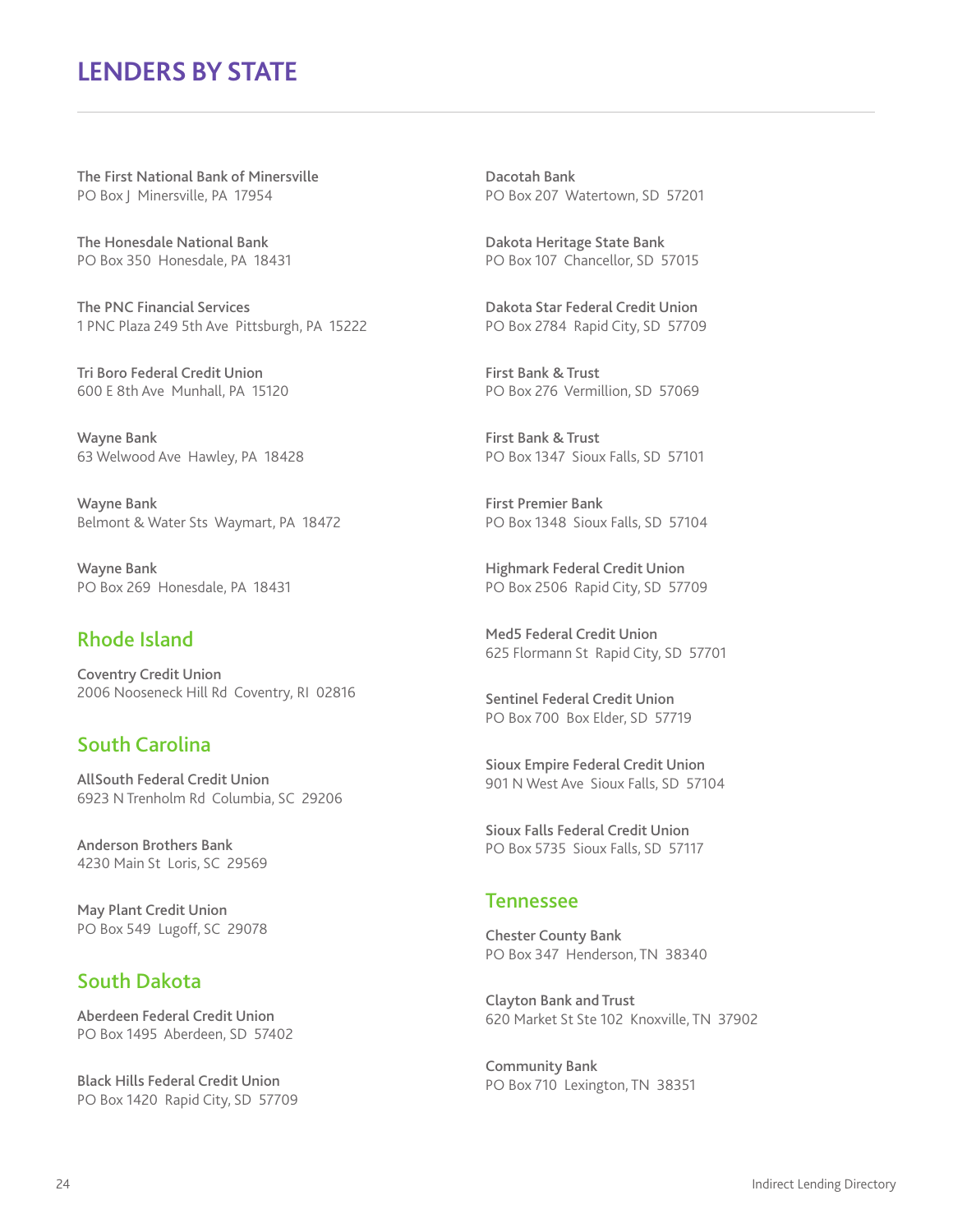GreenBank PO Box 1120 Greeneville, TN 37744

Independent Bank 5050 POPLAR AVE STE 112 MEMPHIS, TN 38157

Liberty State Bank PO Box 744 Lebanon, TN 37087

Pinnacle National Bank 1111 Northshore Drive Ste S800 Knoxville, TN 37919

The Tennessee Credit Union 1400 8th Ave S Nashville, TN 37203

Traditions First Bank PO Box 485 Erin, TN 37061

Volunteer Federal Savings and Loan 108 Main St Madisonville, TN 37354

#### Texas

Advancial Federal Credit Union 1845 Woodall Rodgers FWY Dallas, TX 75201

American Eagle Credit Union 3500 Manor Way Dallas, TX 75235

Arrowhead Bank 108 WEST SANDSTONE STREET LLANO, TX 78643

Citizens Federal Credit Union PO Box 425 Big Spring, TX 79720

Citizens National Bank PO Box 1009 Henderson, TX 75653

Farm Credit Bank of Texas PO Box 202590 Austin, TX 78720

Fidelity Bank 2525 Kell Blvd, Suite 100 Wichita Falls, TX 76308 First Financial Bank, PO Box 701 Abilene, TX 79601

First National Bank PO Box 94905 Wichita Falls, TX 76308

First National Bank in Whitney PO Box 547 Whitney, TX 76692

First National Bank of Central Texas PO Box 2662 Waco, TX 76710

First National Bank of Huntsville PO Box 659 Huntsville, TX 77342

First National Bank of Jasper PO Box 700 Jasper, TX 75951

First State Bank PO Box 1277 Livingston, TX 77351

First State Bank Central Texas 6500 Mopac Expy Bldg One Ste 1101 Austin, TX 78731

Grandview Bank PO Box 449 Grandview, TX 76050

Herring Bank PO Box 50488 Amarillo, TX 79109

Herring Bank PO Box 947 Clarendon, TX 79226

Houston Community Bank, NA 11390 Veterans Memorial Dr Houston, TX 77067

JSC Federal Credit Union PO Box 58346 Houston, TX 77058

Members Credit Union 827 N Main St Cleburne, TX 76033

Qualtrust Federal Credit Union PO Box 165448 Irving, TX 75016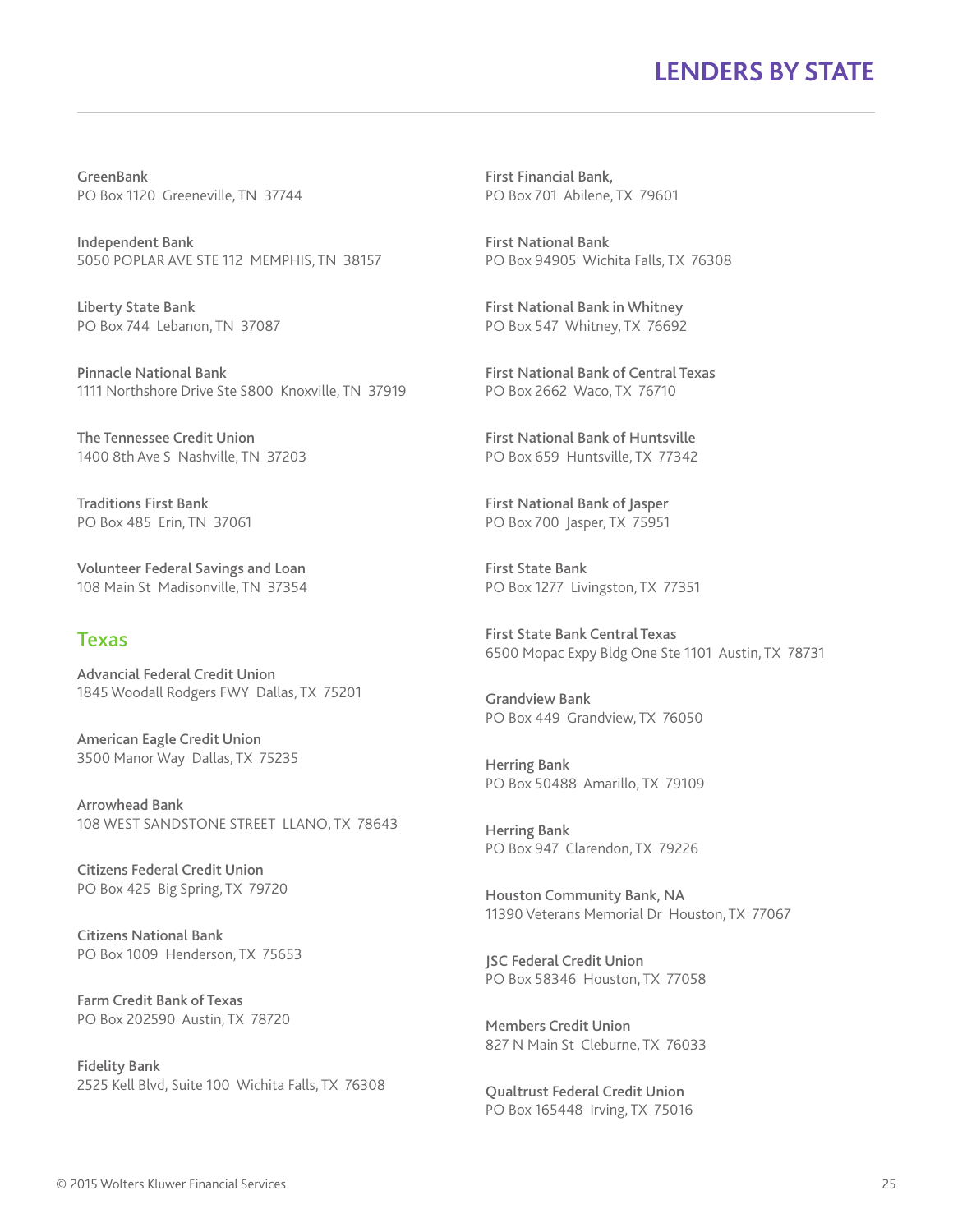Security Service Federal Credit Union PO Box 691510 San Antonio, TX 78256

Southwest Heritage Credit Union PO Box 4898 Odessa, TX 79760

Space City Credit Union 3101 Harrisburg Blvd Houston, TX 77003

Texas Dow Employees Credit Union 1001 FM 2004 RD LAKE JACKSON, TX 77566

The Donley County State Bank PO Box 967 Clarendon, TX 79226

The First National Bank of Beeville PO Box B Beeville, TX 78104

The Yoakum National Bank PO Box 777 Yoakum, TX 77995

Vehicle Acceptance Corp 4144 N Central Exp STE 400 Dallas, TX 75204

### Virginia

American Eagle Credit Union 243 McLaws Circle STE 100 Williamsburg, VA 23185

First Bank 112 W. KING STREET STRASBURG, VA 22657

First National Bank PO Box 29 AltaVista, VA 24517

First Sentinel Bank PO Box 1050 Richlands, VA 24641

Miners Exchange Bank PO Box 1197 Coeburn, VA 24230

Pioneer Bank PO Box 10 Stanley, VA 22851 The Farmers Bank of Appomattox PO Box 216 Appomattox, VA 24522

TruPoint Bank PO Box 1010 Grundy, VA 24614

#### Vermont

Association of Vermont Credit Unions 1000 Shelburne Rd Ste 1 South Burlington, VT 05403

North Country Federal Credit Union 69 Swift St Ste 100 South Burlington, VT 05403

Passumpsic Savings Bank PO Box 38 St Johnsbury, VT 05819

People's United Bank 110 Merchants Row 2nd Fl Rutland, VT 05701

The Randolph National Bank PO Box 368 Randolph, VT 05060

### **Washington**

Cashmere Valley Bank PO Box G Cashmere, WA 98815

GESA Credit Union PO Box 500 Richland, WA 99352

Liberty Bay Bank 19917 Seventh Ave NE Ste 101 Poulsbo, WA 98370

Skagit State Bank PO Box 285 Burlington, WA 98233

Sterling Savings Bank 111 N Wall St Spokane, WA 99201

### Wisconsin

Citizens Community Federal PO Box 218 Altoona, WI 54720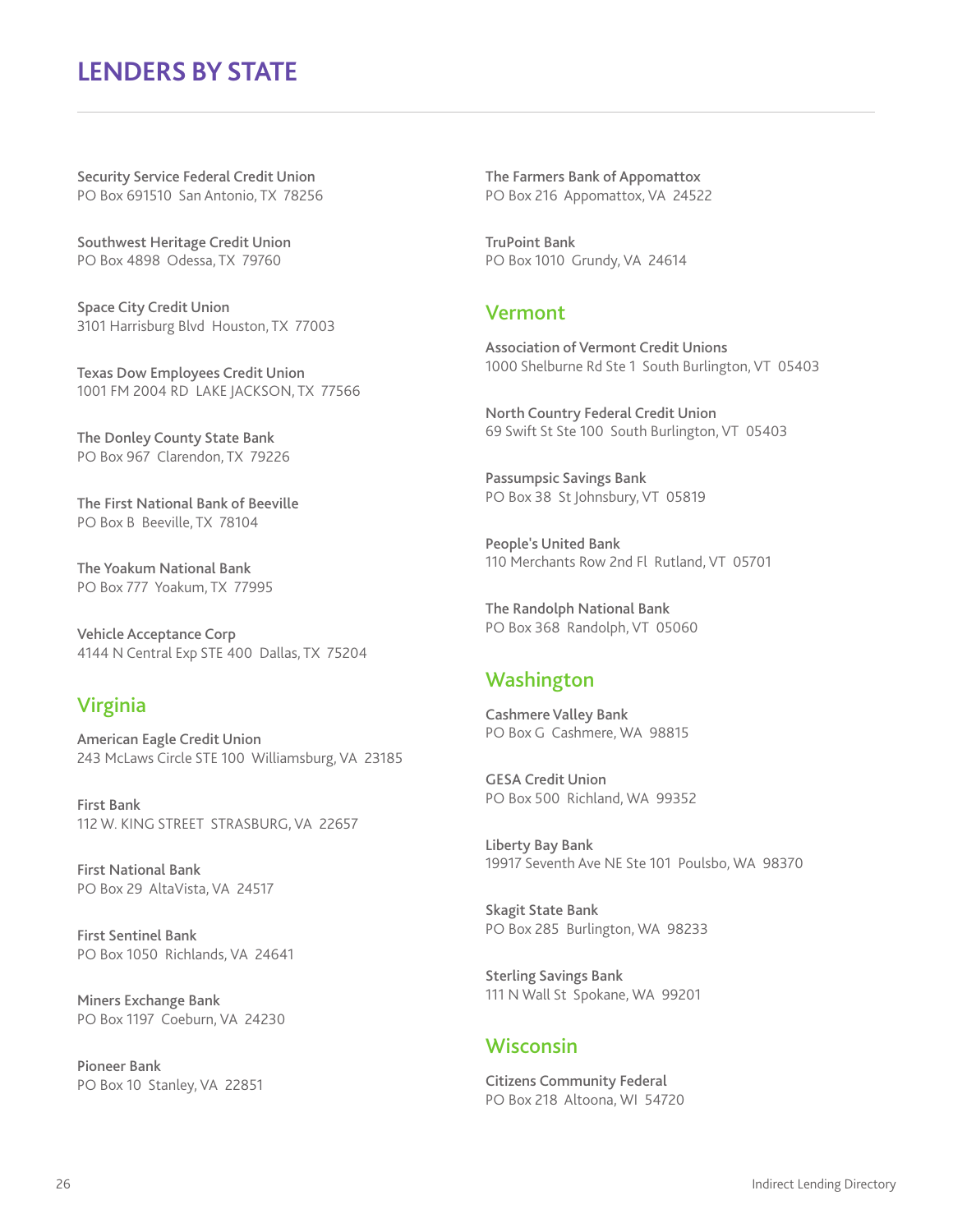Marine Credit Union PO Box 309 Onalaska, WI 54650

North Shore Bank, FSB 15700 W Bluemound Rd Brookfield, WI 53005

Royal Credit Union 200 Riverfront Terrace Eau Claire, WI 54703

### West Virginia

Bank of Gassaway PO Box 40 Gassaway, WV 26624

Citizens Bank of West Virginia PO Box 1519 Elkins, WV 26241

Davis Trust Company PO Box 1429 Elkins, WV 26241

Fairmont Federal Credit Union PO Box 2139 Fairmont, WV 26555

First Peoples Bank, Inc. PO Box 817 Mullens, WV 25882

Harrison County Bank PO Box 98 Lost Creek, WV 26385

People's FCU 419 FIRST AVE S NITRO, WV 25143

Star USA Federal Credit Union 1 Cantley Dr Charleston, WV 25314

The Pleasants County Bank 323 SECOND ST SAINT MARY'S, WV 26170

Union Bank, Inc. PO Box 145 Middlebourne, WV 26149

WesBanco Bank, Inc. 1 Bank Plaza Wheeling, WV 26003 West Union Bank PO Box 305 West Union, WV 26456

West Virginia Federal Credit Union 318 5th Ave South Charleston, WV 25303

Whitesville State Bank PO Box 68 Whitesville, WV 25209

Williamstown Bank, Inc. PO Box 305 Williamstown, WV 26187

### Wyoming

1st Bank PO Box 6003 Evanston, WY 82931

Bank of Commerce PO Box 50 Rawlins, WY 82301

First Interstate Bank PO Box 40 Casper, WY 82601

Security First Bank PO Box 129 Cheyenne, WY 82003

The Rock Springs National Bank PO Box 880 Rock Springs, WY 82902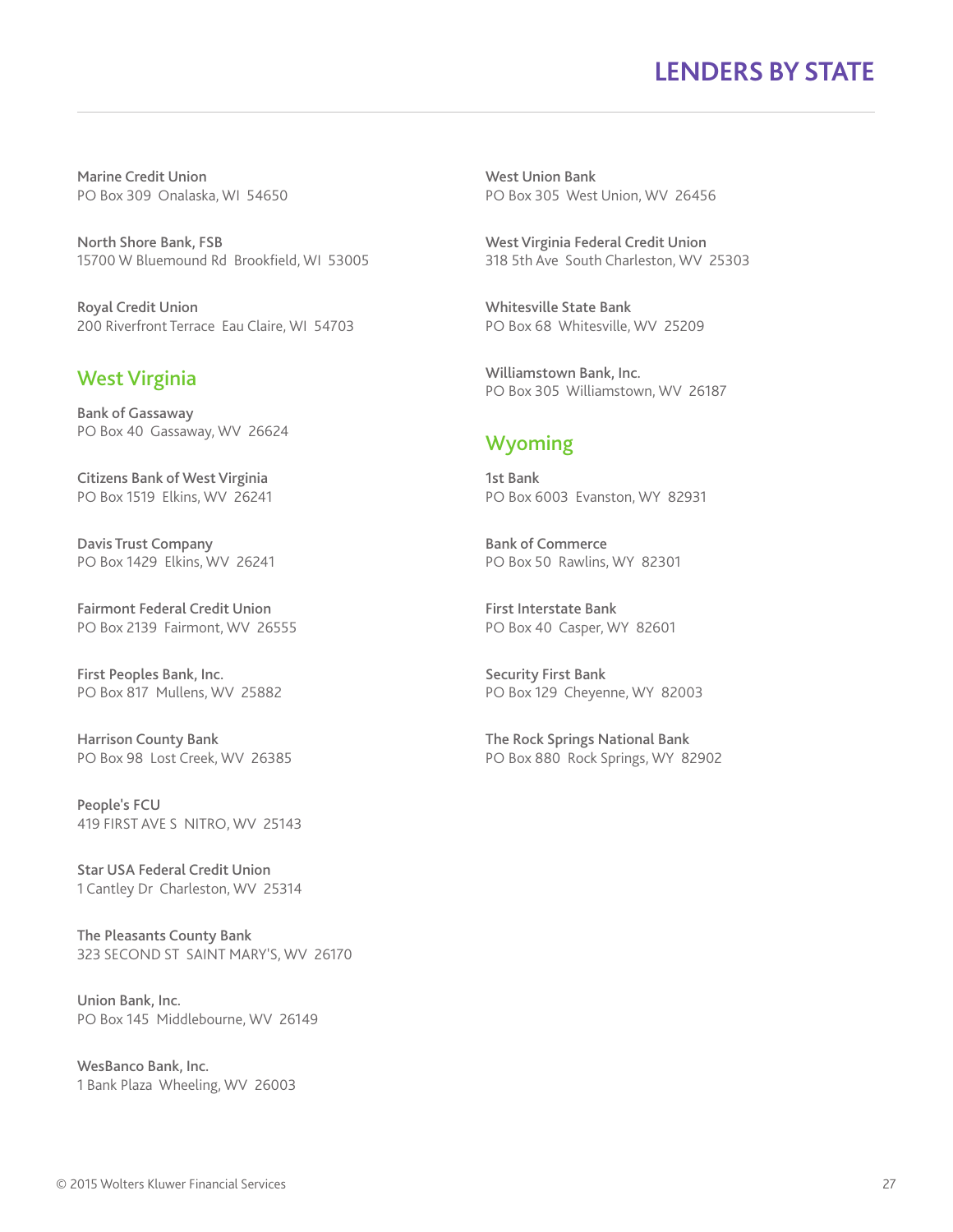# **RECREATIONAL LENDERS**

Bank of America (*National Lender*) 100 N Tryon St Charlotte, NC 28255

Bank of the West (*National Lender*) 1450 Treat Blvd Walnut Creek, CA 94597

Boulevard Bank (*National Lender*) 9800 Manchester RD St Louis, MO 63119

BB&T Corporation (*Regional Lender*) PO Box 580048 Charlotte, NC 28258

Chemung Canal Trust Company (*Local Lender*) PO Box 1522 Elmira, NY 14902

Citba Financial Corporation (*Regional Lender*) 33 North Indiana St Mooresville, IN 46158

Citizens Bank, NA (*National Lender*) 328 S Saginaw St Flint, MI 58502

First Interstate Bank (*Regional Lender*) PO Box 30918 Billings, MT 59116

First National Community Bank (*Local Lender*) 102 E Drinker St Dunmore, PA 18512

Forum Credit Union (*Local Lender*) PO Box 50738 Indianapolis, IN 46250

Guardian Finance Co (*Regional Lender*) 2479 Hillard Rome RD Hilliard, OH 43026

Houston Community Bank, NA (*Local Lender*) 11390 Veterans Memorial Dr Houston, TX 77067

I-Net (*National Lender*) 4202 Spicewood Springs RD #108 Austin, TX 78759

MB Financial Bank, NA (*National Lender*) 6111 North River Road Rosemont IL 60018

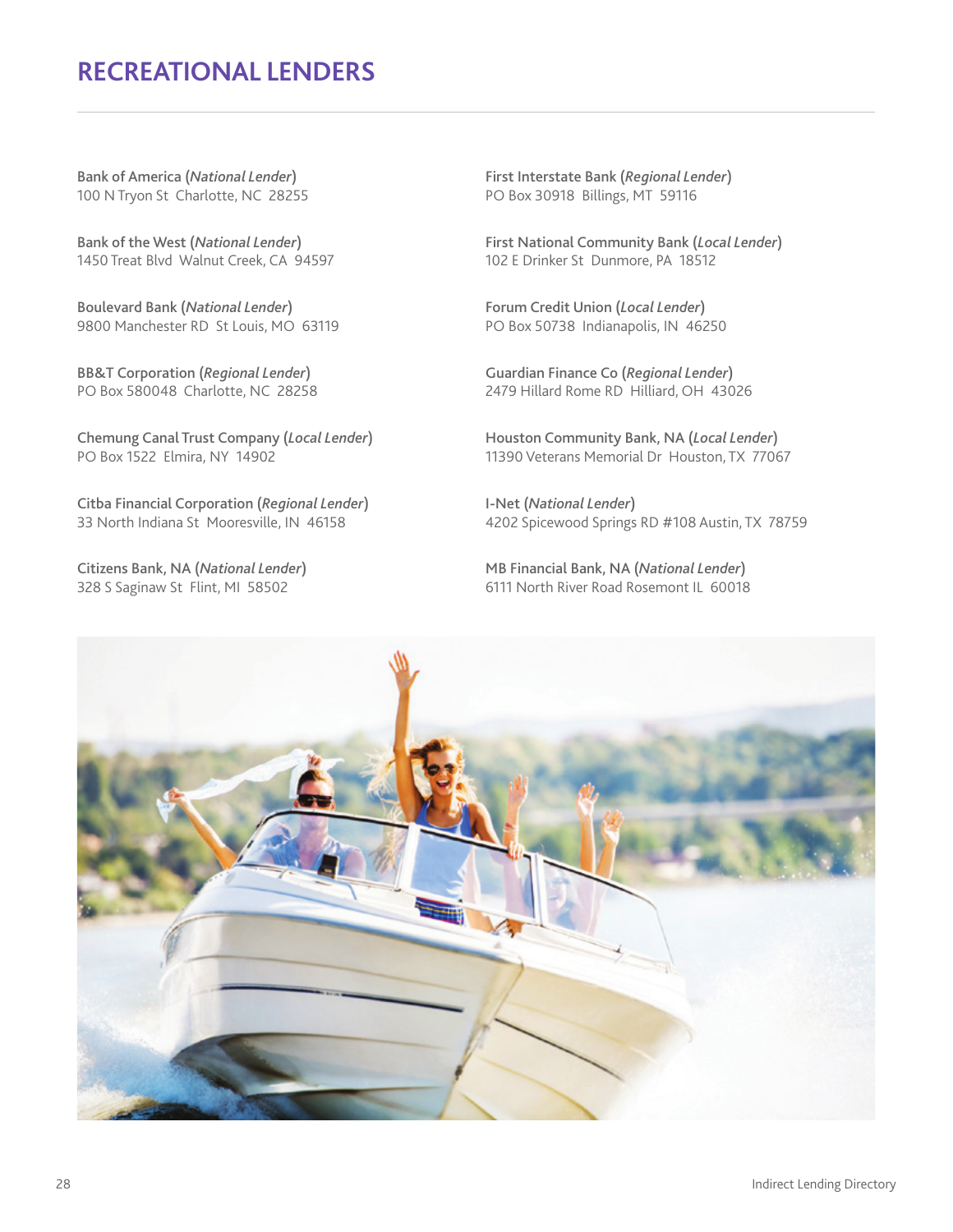# **RECREATIONAL LENDERS**

M&T Bank (*National Lender*) One M&T Plaza 15th FL Buffalo, NY 14203

Marine One Acceptance Corp (*National Lender*) 5000 Quorum Dr Ste 200 Dallas, TX 75254

Medallion Bank (*National Lender*) 1100 East 6600 South, Ste 510 Salt Lake City, UT 84121

Merrick Bank (*National Lender*) PO Box 9201 Old Bethpage, NY 11804

Mutual Security Credit Union (*Local Lender*) PO Box 2489 Shelton, CT 06484

Parkside Credit Union (*Local Lender*) 36525 Plymouth RD Livonia, MI 48150

South Central Bank, NA (*Local Lender*) 525 W Roosevelt Rd Chicago, IL 60607

Sparta Commercial Services (*Regional Lender*) 462 Seventh Ave, 20th FL New York, NY 10018

The New Washington State Bank (*Local Lender*) 1083 Market St Charlestown, IN 47111

Town & Country FCU (*Local Lender*) 557 Main Street South Portland, ME 04106

Vantage Credit Union (*Local Lender*) 4020 Fee Fee Road Bridgeton, MO 63044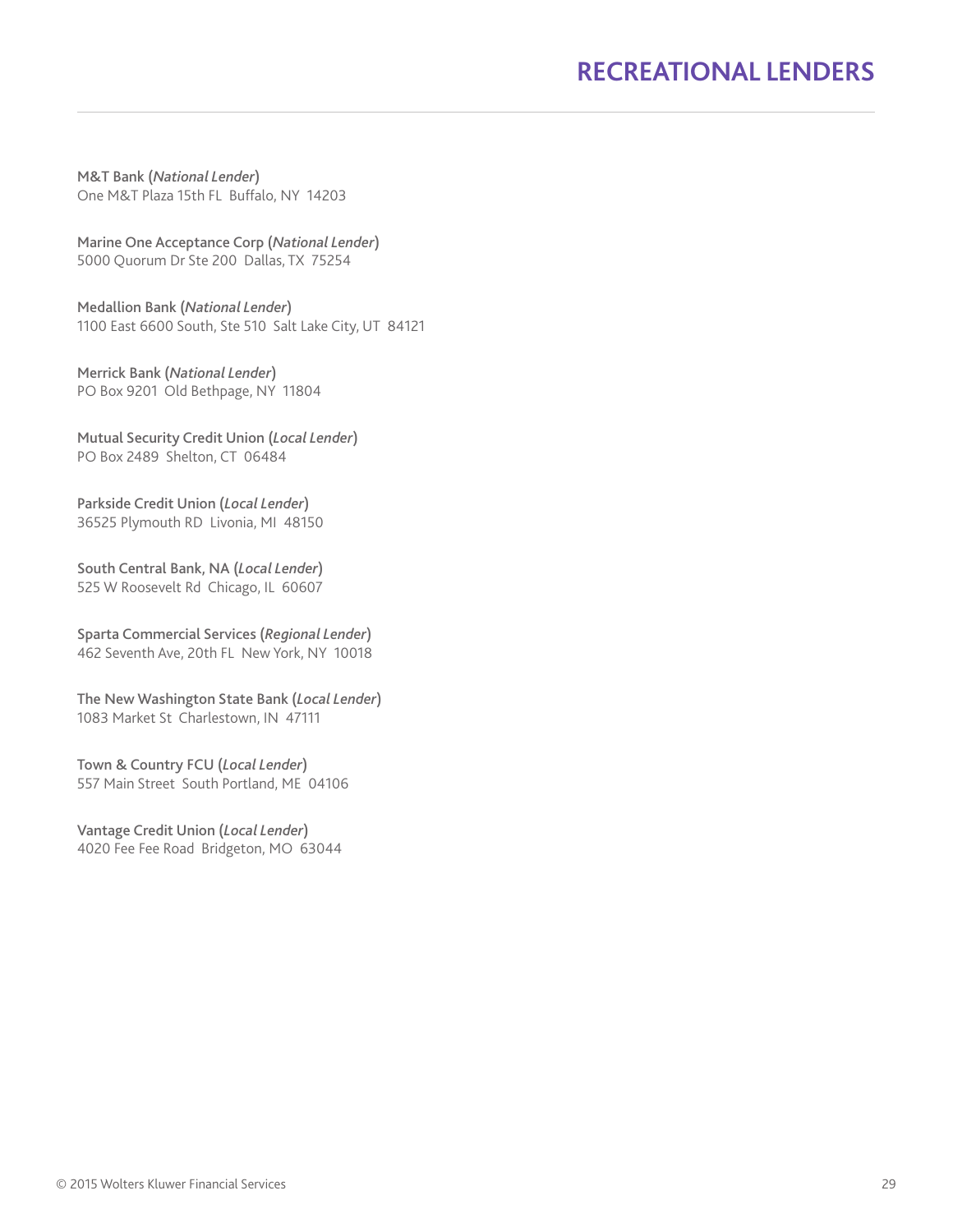More lenders and dealers trust Wolters Kluwer Financial Services to help fund loans and stay compliant.



**AppOne® + Bankers Systems® = Convenient for dealers. Efficient for lenders.**

# **Bankers Systems®**

#### Fund loans with confidence and reduce compliance risk.

- Contracts backed by our compliance warranty
- Accepted by lenders nation-wide
- Fully compliant documents
- Competitively priced
- Delivered the way you want them: Paper or electronic

# **AppOne®**

Simplify and accelerate the loan origination process.

- Pull credit reports
- Submit credit applications
- Valuate collateral and trade-ins
- Print complete plain paper deal jackets using the always-compliant Banker Systems® content



To learn more, contact us at: 1 (877) 277-6631 option 4 or visit WoltersKluwerFS.com/dealers